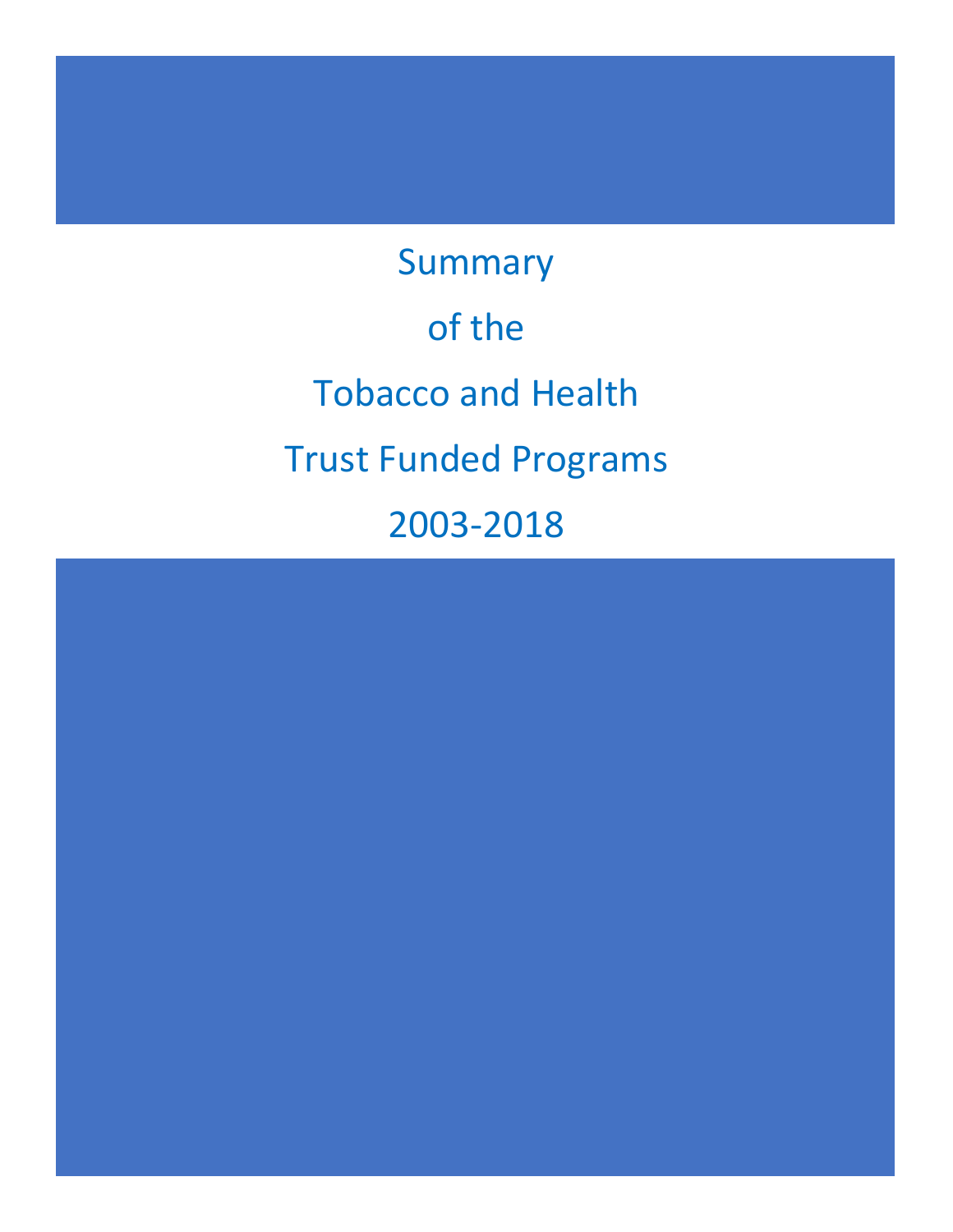# **TABLE OF CONTENTS**

| $\mathbf{L}$ |  |
|--------------|--|
| II.          |  |
|              |  |
| IV.          |  |
| V.           |  |
| VI.          |  |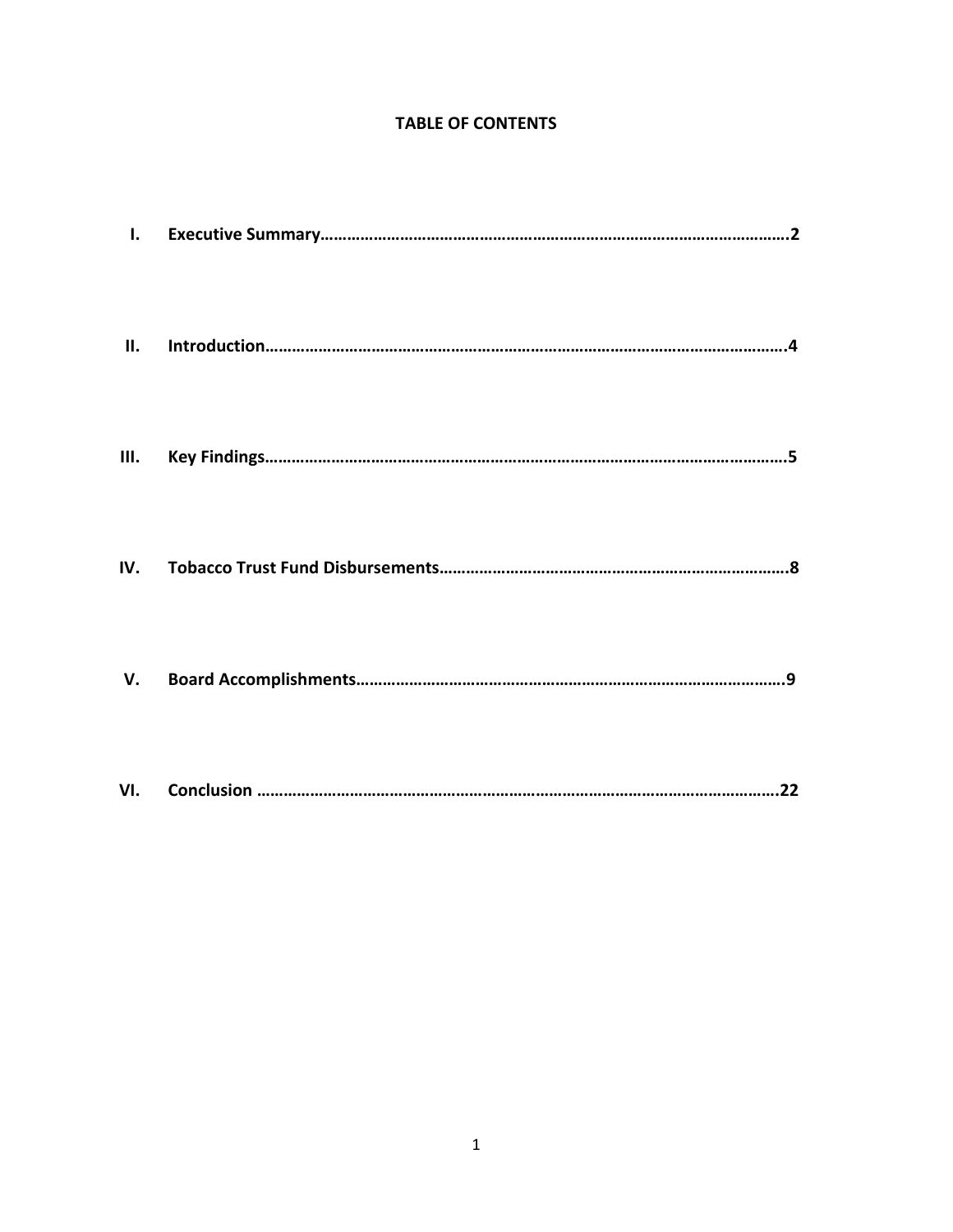#### **I. Executive Summary**

In 1999, a Tobacco and Heath Trust Fund was established in Connecticut to create a continuing significant source of funds to support and encourage the development of programs to prevent or reduce the prevalence of tobacco use among Connecticut's residents. A Board of Trustees (Board) was established in 2000 to administer the Tobacco and Health Trust Fund. The statutory purpose of the Board is to select programs to receive money from the Trust Fund.

Since the inception of the Tobacco and Health Trust Fund, the Board has made considerable investments in anti-tobacco efforts. The Board has disbursed \$29.2 million from 2003 to 2016 to support tobacco counter-marketing efforts, smoking cessation programs, QuitLine and tobacco prevention initiatives. Other efforts, such as evaluation, a lung cancer pilot, innovative programs, tobacco enforcement, and website development have been funded to a lesser extent.

Since the inception of the Trust Fund in 1999, Connecticut's adult cigarette use declined sharply from 22.8% to 13.3% in 2016, representing a significant decrease of 41%. Connecticut's youth cigarette use declined sharply from 25.6% to 3.5% in 2017, among high school students, representing a significant decrease of 86.3%.

During the period of 2003 - 2016, the Board distributed \$6.6 million to support tobacco countermarketing efforts. Trust Funds were used to support adult and youth media campaigns. For example, from 2003-2004, funds were used to buy television ads, which ran 409 times over a two -month period, two radio ads, which ran 1,546 times over a two- month period, thirteen bus panels, two interstate billboards, a full-page ad in Hartford magazine, and a sign for one month at the Hartford Civic Center. Several youth and young adult prevention campaigns were conducted between the period of 2009- 2013.

Between the period of 2003-2016, the Board distributed \$8.7 million to support cessation programs. The Board disbursed funds for a variety of evidence-based approaches to tobacco cessation targeting populations disproportionately burdened by the negative health effects of tobacco use. During this time period, 7,355 individuals received cessation services.

For the period of 2003-2016, the Board has disbursed \$7.1 million to support the QuitLine that provided a free stop-smoking service to Connecticut residents through telephone cessation counseling and nicotine replacement therapy (NRT). During this time period the QuitLine helped 67,228 Connecticut callers in their efforts to quit smoking and use of other tobacco products.

The Board disbursed \$3.4 million to support tobacco prevention programs among youth from 2003 – 2016. Over 27,000 youth were served through these prevention programs.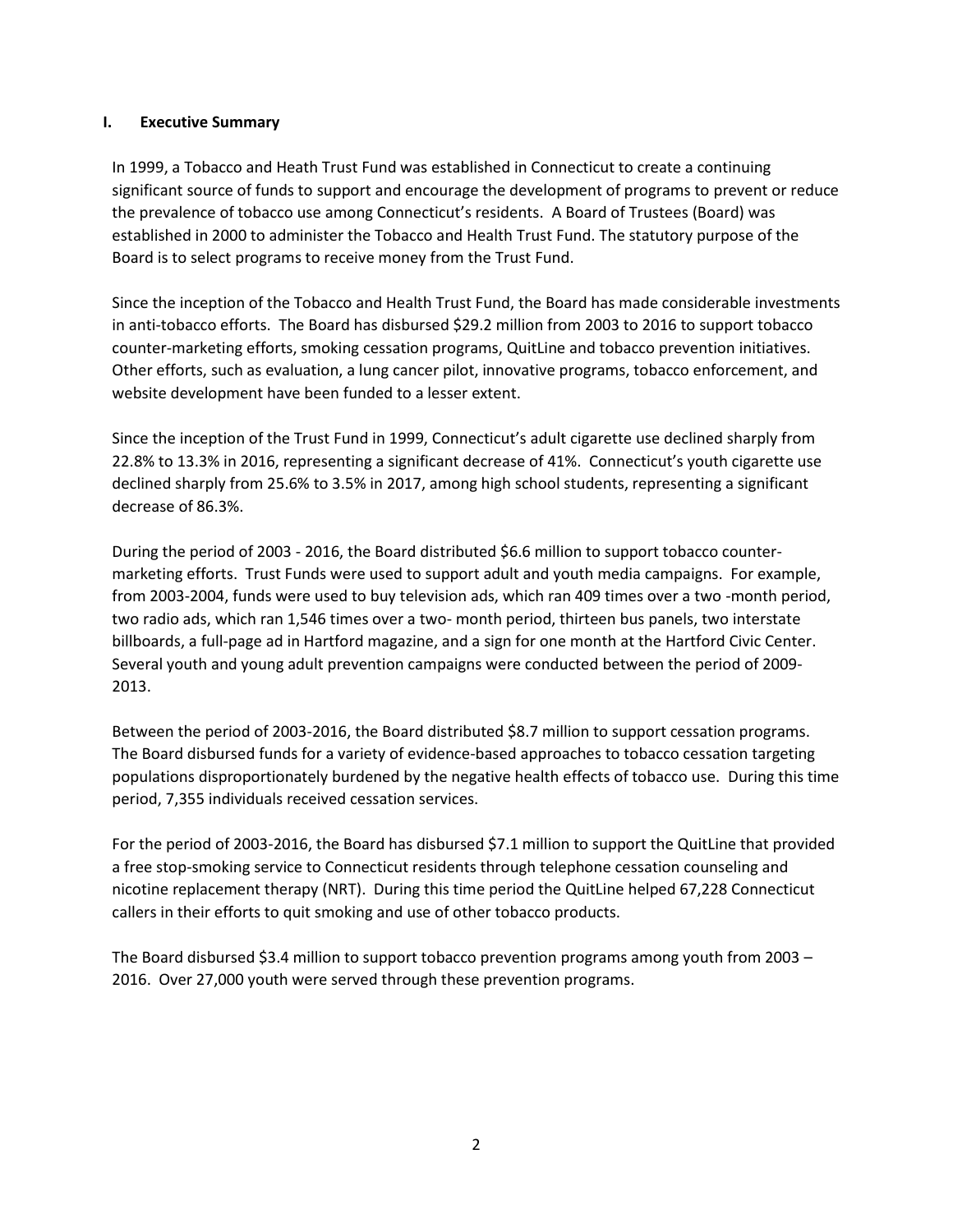Below are some examples of the Board's successes and lessons learned through the administration of its programs:

#### Successes

- $\triangleright$  Community cessation programs and the QuitLine have estimated aggregate quit rates that range from 12.4% - 30.6%<sup>1</sup>.
- $\triangleright$  Media campaigns have increased exposure to the CT QuitLine by increased tagging of ads with the CT QuitLine information<sup>2</sup>
- $\triangleright$  The Board adopted the Centers for Disease Control and Prevention (CDC) Best Practices for Comprehensive Tobacco Control Programs. The 'Best Practices' is an evidence-based guide describing integrated programmatic structure to establish a comprehensive tobacco control program.

### **Lessons Learned:**

 $\overline{\phantom{a}}$ 

- $\triangleright$  The combination of programs funded and policy changes (increase cost of tobacco products and smoke free policies) in Connecticut has reduced the rate of tobacco use, however, certain subpopulations and age groups still show a high rate of use. For example: the overall rate of cigarette smoking in Connecticut adults was 13.5%, however data reveal that adults in households with an annual income less than \$25,000 smoke cigarettes at a rate of 24.1%, and adults aged 25-34 years smoke cigarettes at a rate of  $20.6\%$ <sup>3</sup>
- $\triangleright$  Quit rate data collection faces certain challenges. The community-based cessation program report difficulty collecting follow up data from participants, making it hard to define absolute quit rates $4$
- $\triangleright$  Cost analysis data and qualitative focus group data suggest that television and online ad placements are the most cost-effective advertising strategies and may be more effective in reaching target populations. 5

This report is intended to summarize the accomplishments and, when feasible, the impact of tobacco counter-marketing efforts, cessation programs, QuitLine and tobacco prevention initiatives funded by the Board. The report also provides an overview of tobacco use trends among youth and adults in Connecticut, program descriptions and outcomes by funding year and funding category.

<sup>1</sup> Independent Program Evaluators, 2008-2015. (The Consultation Center, Professional Data Analysts, and The University of North Carolina, Tobacco Prevention and Evaluation Program) Cessation Program and QuitLine Evaluation Reports prepared for projects funded from 2008 to 2015.

<sup>2</sup> Professional Data Analysts, 'Adult Cessation Media Evaluation: FY-CY 2012', 2013

<sup>3</sup> Data Source: 2015 CT Behavioral Risk Factor Surveillance System

<sup>4</sup> Independent Program Evaluation Reports, Cessation Programs, 2008-2016

<sup>5</sup> The University of North Carolina at Chapel Hill, 'CT Media Campaign Final Evaluation Report 2013-2014', 2015.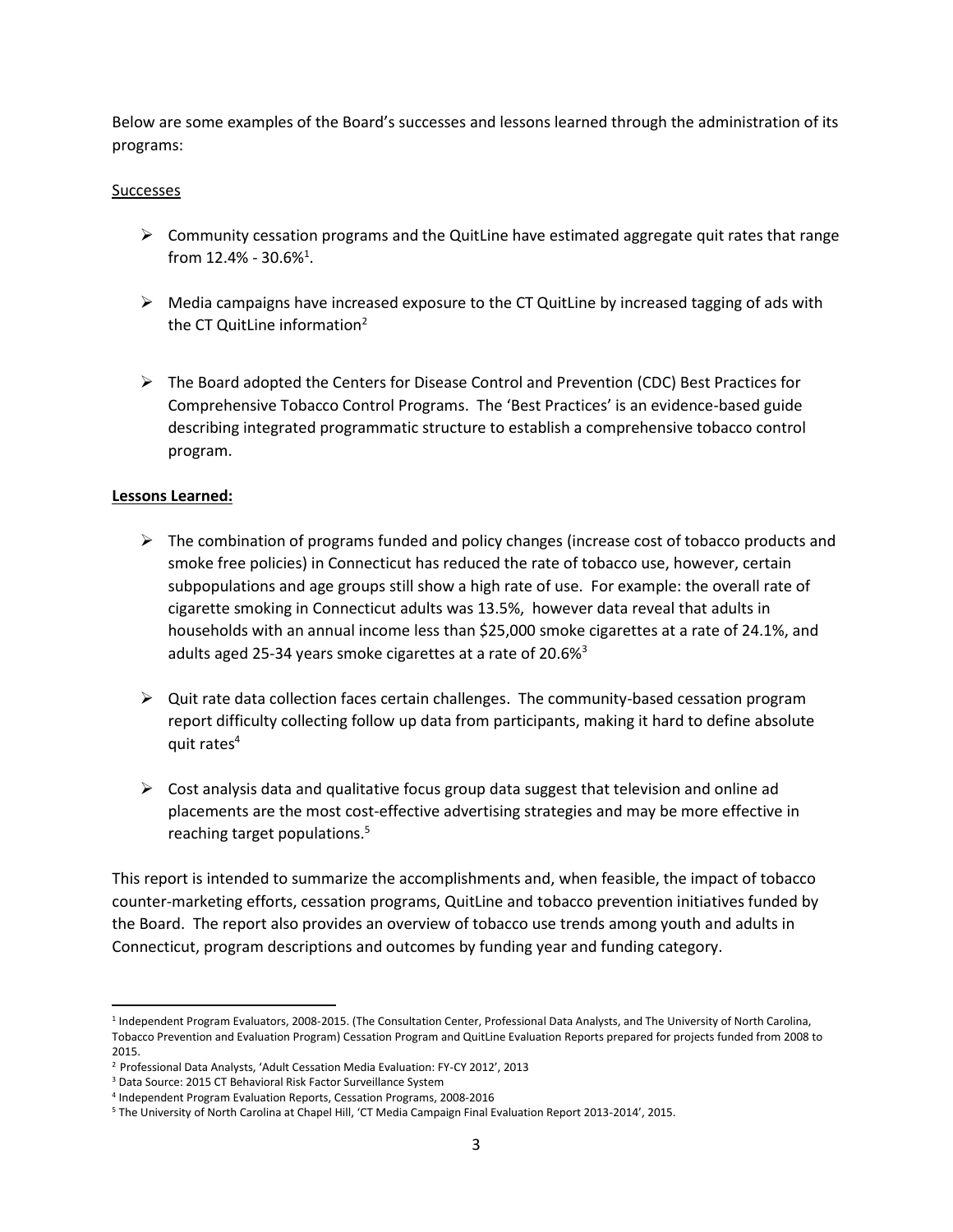#### **II. Introduction**

The Tobacco and Health Trust Fund was created in 1999 as a continuing source of funding to support and encourage the development of programs and services to prevent or reduce the prevalence of tobacco use among Connecticut's adult and youth population.

The Tobacco and Health Trust Fund Board (Board) was created in 2000 as the administrative entity to oversee the Trust Fund. Since 2003, the Board has made considerable investments in anti-tobacco efforts. The Board has disbursed \$29.2 million from 2003 to 2016 to support tobacco counter-marketing efforts, smoking cessation programs, QuitLine and tobacco prevention initiatives. Other efforts, such as evaluation, a lung cancer pilot, innovative programs, tobacco enforcement, and website development have been funded to a lesser extent.

Since the inception of the Trust Fund in 1999, Connecticut's adult cigarette use declined sharply from 22.8% to 13.3% in 2016, representing a significant decrease of 41%.<sup>6</sup> Connecticut's youth cigarette use declined sharply from 25.6% to 3.5% in 2017, among high school students, representing a significant decrease of 86.3%.<sup>7</sup> While it is not feasible to determine the precise impact of Connecticut's tobacco use prevention and control programming on the decline in smoking rates, evaluation analysis suggest that the mix of the trust funded programs has likely contributed to reduced smoking rates.<sup>8</sup>

During the period of 2003-2016, the Board distributed \$6.6 million to support tobacco countermarketing efforts. Counter -marketing uses the influence of the media to curtail tobacco use. Countermarketing campaigns reaches large numbers of people to make meaningful changes in awareness, knowledge, attitudes, and behaviors toward the use of tobacco. Trust Funds were used to support adult and youth media campaigns. For example, funds were used to buy television ads, which ran 409 times over a two -month period, two radio ads, which ran 1,546 times over a two- month period, thirteen bus panels, two interstate billboards, a full-page ad in Hartford magazine, and a sign for one month at the Hartford Civic Center. Between 2010 and 2017, four distinct periods of adult cessation media campaigns were conducted, all designed to encourage tobacco cessation and drive users to connect with the CT QuitLine.

Between the period of 2003-2016, the Board distributed \$8.7 million to support cessation programs. The cessation programs provided evidence-based tobacco cessation assistance to individuals who wanted to quit by discouraging the use of tobacco products through education, skills building, one-onone or group counseling and pharmacotherapy. The Board disbursed funds for a variety of evidencebased approaches to tobacco cessation targeting populations disproportionately burdened by the negative health effects of tobacco use. During this time period, 7,355 individuals received cessation services.

For the period of 2003-2016, the Board has disbursed \$ 7.1 million to support the QuitLine that provided a free stop-smoking service to Connecticut residents through telephone cessation counseling and

 $\overline{a}$ <sup>6</sup> 2016 Connecticut Behavioral Risk Factor Surveillance System-Department of Public Health Prevalence of Tobacco Use Among Connecticut

<sup>7</sup> CT Youth Survey 2013 and 2017

<sup>8</sup> Independent Evaluator, The University of North Carolina at Chapel Hill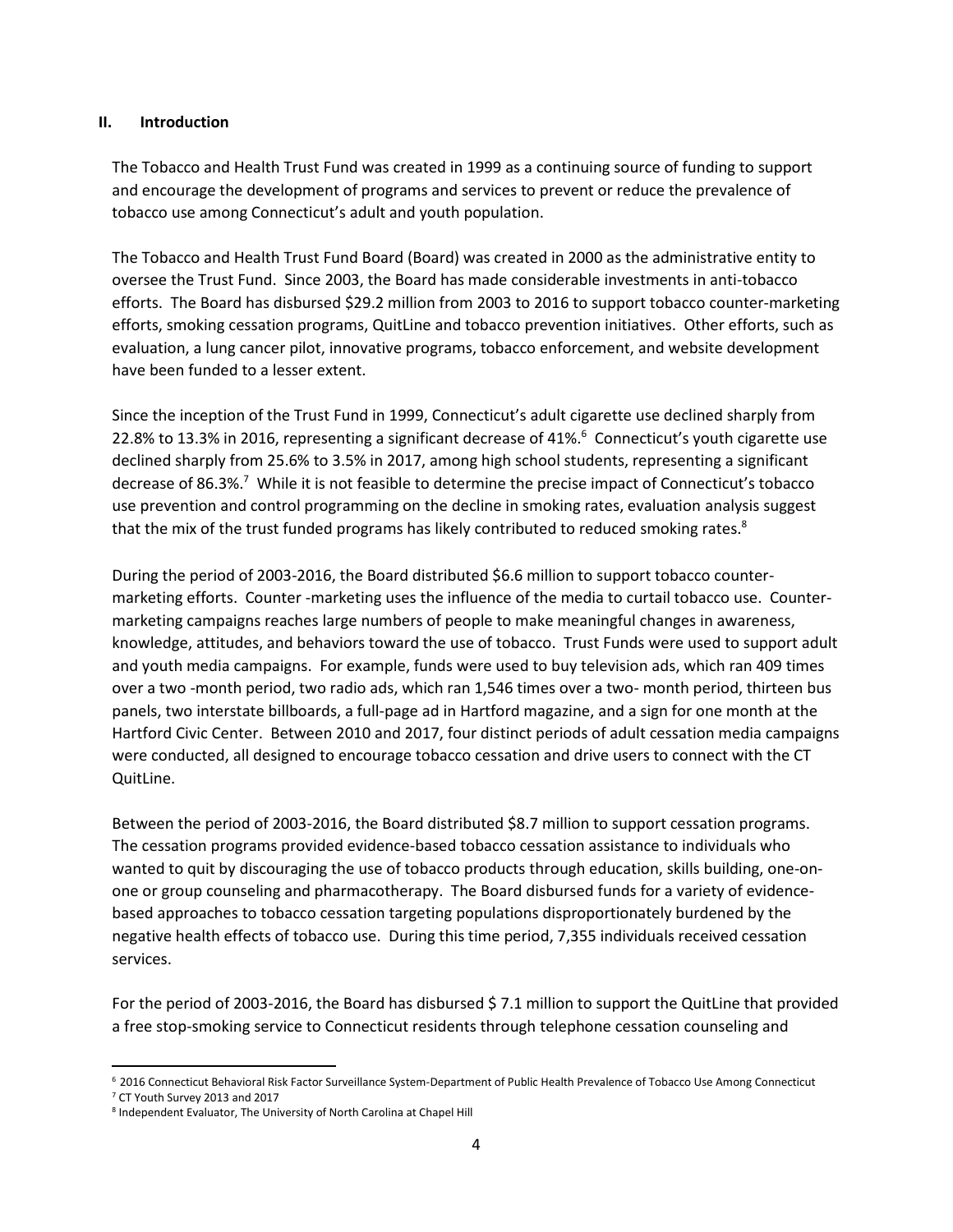nicotine replacement therapy (NRT) such as patches, gums, and lozenges for callers who register for the multiple call program. During this time period the QuitLine helped 67,228 Connecticut callers in their efforts to quit smoking and use of tobacco products.

The community cessation programs and the QuitLine have estimated aggregate quit rates that range between 12.4% to 30.6%<sup>9</sup>

The Board supported tobacco prevention programs that provide evidence-based interventions to reduce, eliminate, and/or prevent the initiation of tobacco use among youth. Programs have focused primarily on preventing youth initiation, largely through tobacco prevention education efforts targeted to school-aged youth and based in both school and community settings. The programs provided information about the short- and long-term negative physiologic and social consequences of tobacco use. The Board disbursed \$3.4 million to support tobacco prevention programs. Over 27,000 youth were served through the prevention programs.

### **III. Key Findings**

Tobacco prevention and control efforts funded through the Board have utilized a variety of approaches to reduce the prevalence and impact of tobacco use. Evaluation data suggest that these efforts have generally been well implemented, and have likely helped to reduce tobacco use in Connecticut. By one recent point in time analysis, the tobacco use prevention programs have resulted in savings of \$2.48 for every \$1 invested.<sup>10</sup>

The community-based cessation programs consistently reached tobacco users from disparate populations who face multiple barriers to quitting, especially those who have low incomes and/or cooccurring mental health or substance abuse conditions. The community -based cessations programs cost per client enrollment from 2012-2016 ranged from a low of \$106 to a high of \$1,593. Community based cessation program implemented between November, 2013 and June, 2015 were estimated to result in a return on investment of up to \$3.64 for everyone \$1 invested in the program<sup>11</sup>.

The QuitLine evaluation results from 2011-2016 demonstrate that the QuitLine has consistently reached callers from groups with disparities in smoking and smoking related disease (e.g., low education, low income, and people with mental health conditions). Reported 30-day quit rates, measured at 7 months after QuitLine registration have remained fairly consistent across years and evaluation studies. The responder quit rates have ranged from 19.5% (2005-2006) to 30.5% (2015-2016).<sup>12</sup>

The tobacco prevention programs reached a high number of communities across the state serving 27,000 youth over the past 15 years. Program participants engaged in community outreach events to promote tobacco-free living and tobacco cessation. Among the programs using pre/post surveys, data

 $\overline{a}$ 

<sup>9</sup> Independent Program Evaluators, 2008-2015. The Consultant Center, Professional Data Analyst, and the University of North Carolina, Tobacco Prevention Programs

<sup>10</sup> The University of North Carolina at Chapel Hill, "Connecticut Tobacco Control Programs are Good Investments". 2015

<sup>&</sup>lt;sup>11</sup> The University of North Carolina at Chapel Hill Tobacco at Chapel Hill

<sup>12</sup> IBID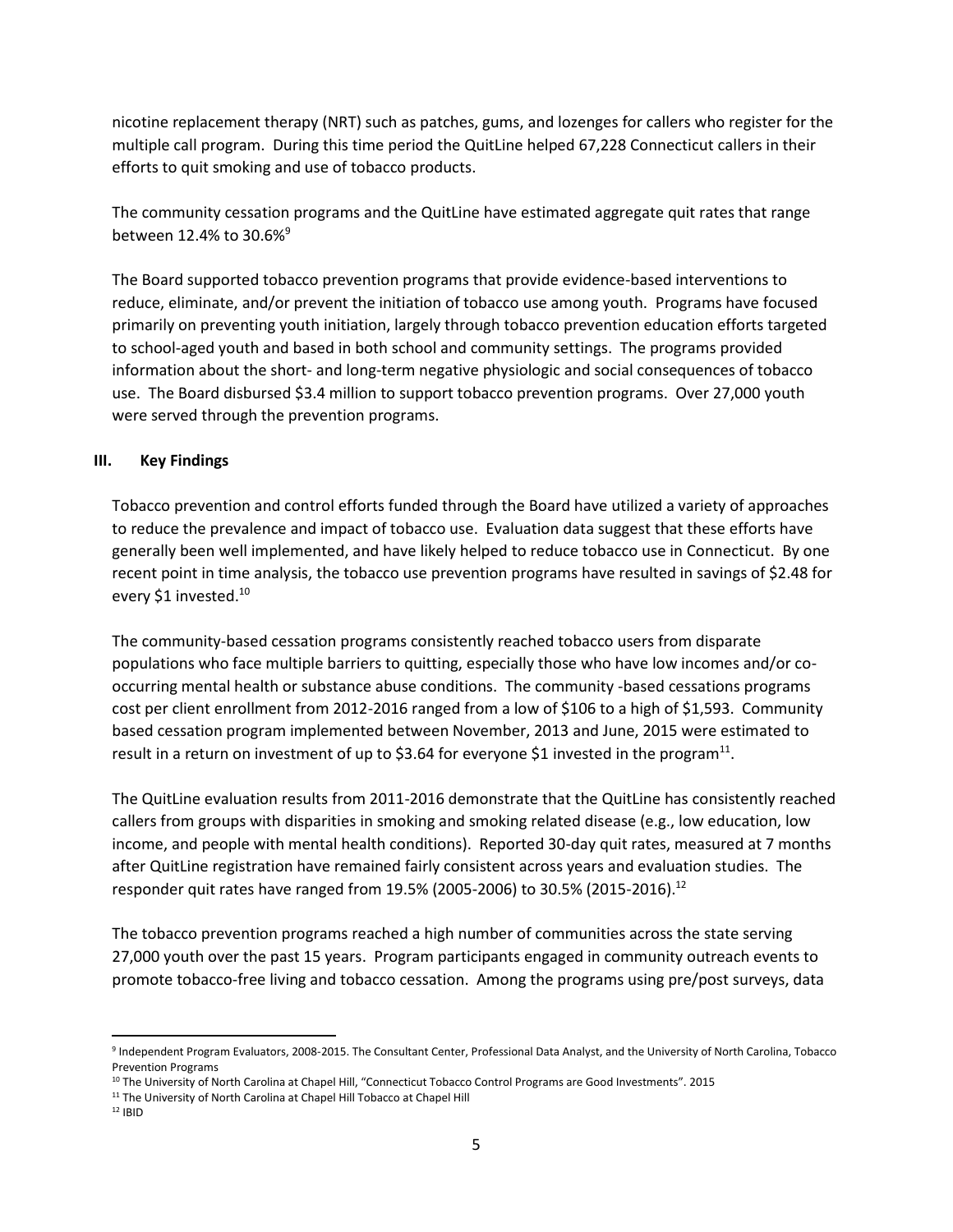indicate that participating youth increased knowledge about the risks of tobacco use. Survey and interview data suggest that program participants were satisfied with the programs.

### Successes:

- $\triangleright$  Community cessation programs and the QuitLine have estimated aggregate quit rates that range from  $12.4\%$  -  $30.6\%$ <sup>13</sup>.
- $\triangleright$  Media campaigns have increased exposure to the CT QuitLine by increased tagging of ads with the CT QuitLine information.<sup>14</sup>
- $\triangleright$  The CT QuitLine and community-based cessation programs have consistently shown success with helping tobacco users in Connecticut reduce or quit their tobacco use. <sup>15</sup>
- $\triangleright$  Given the demographic characteristics of enrollees, grantees have served a substantial number of tobacco users from populations disproportionately burdened by the negative health effects of tobacco use. 16
- $\triangleright$  The Board adopted CDC's Best Practices for Comprehensive Tobacco Control Programs. The 'Best Practices' is an evidence-based guide describing integrated programmatic structure to establish a comprehensive tobacco control program.

#### **Lessons Learned:**

- $\triangleright$  The combination of programs funded and policy changes (increase cost of tobacco products and tobacco free policies) in Connecticut has reduced the rate of tobacco use: the rate of cigarette smoking has at least been reduced in the overall population, although certain subpopulations and age groups still show a high rate of use. For example: in 2015, the overall rate of cigarette smoking in Connecticut adults 13.5%, however data reveal that adults in households with an annual income less than \$25,000 smoke cigarettes at a rate of 24.1%, and adults aged 25-34 years smoke cigarettes at a rate of 20.6% $^{17}$  .
- $\triangleright$  Quit rate data collection faces certain challenges. The community cessation programs report difficulty collecting follow up data from program participants, making it hard to define absolute quit rates.<sup>18</sup>

 $\overline{a}$ 

<sup>&</sup>lt;sup>13</sup> Independent Program Evaluators, 2008-2015. (The Consultation Center, Professional Data Analysts, and The University of North Carolina, Tobacco Prevention and Evaluation Program) Cessation Program and QuitLine Evaluation Reports prepared for projects funded from 2008 to 2015.

<sup>14</sup> Professional Data Analyst, Adult Cessation Media Evaluations: 2012-2013

<sup>15</sup> IBID

<sup>&</sup>lt;sup>16</sup> Professional Data Analysts, Connecticut Community & SMI/SUD Tobacco Cessation Final Report

<sup>17</sup> Data Source: 2015 CT Behavioral Risk Factor Surveillance System

<sup>18</sup> Independent Program Evaluation Reports, Cessation Programs, 2008-2016, Professional Data Analyst and The University of North Carolina at Chapel Hill.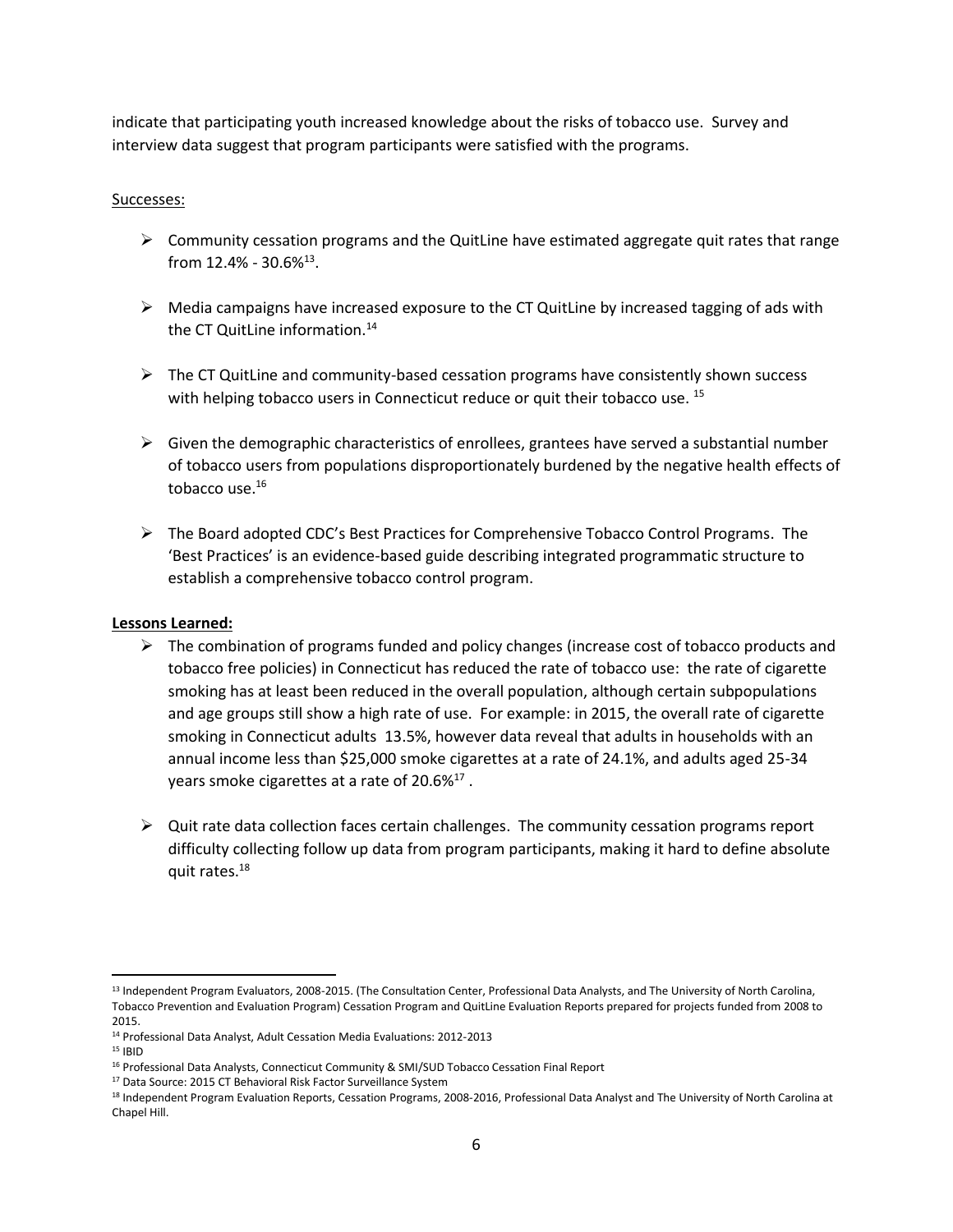- $\triangleright$  QuitLine data show increases in QuitLine reach and/or monthly call volume during most periods during which state-sponsored media has run.<sup>19</sup>
- $\triangleright$  QuitLine positively effects the number of participants enrolled in other cessations services through referrals.
- $\triangleright$  Cost analysis data and qualitative focus group data suggest that television and online ad placements are the most cost-effective advertising strategies and may be more effective in reaching target populations.<sup>20</sup>
- $\triangleright$  Cessation programs and the QuitLine have consistently reached populations with disparities in tobacco use and related disease; by design, several cessation programs have focused services on clients with behavioral health disorders. Life stressors faced by these populations have been identified in evaluations as barriers to longer term program engagement, and contribute to challenges with consistent data collection, especially with regards to assessing accurate program quit rates.<sup>21</sup>
- $\triangleright$  Using existing national media campaigns to increase QuitLine use has shown some impact, focus group data suggest that Connecticut specific ads using a positive tone and featuring information about how the QuitLine works may be more effective. Preliminary evaluation data suggest that the current cessation focused media campaign using this approach has been associated with QuitLine call volume increases.<sup>22</sup>
- $\triangleright$  School and community-based prevention programs have typically been well implemented, and work to secure buy in from key school and community partners was noted as being critical to implementation success<sup>23</sup>.
- $\triangleright$  Evaluations reported that programs that provided free cessation medications and offered incentives to attend sessions increased client engagement and program completion.<sup>24</sup>

### **Recommendations:**

 $\triangleright$  In order to continue the progress the state has made by implementing evidence-based policies and programs, funding coordinated, multi-component interventions is recommended. These interventions are effective in reducing the initiation, prevalence, and intensity of tobacco use, especially among youth and young adults.<sup>25</sup> Fully funded tobacco control programming would keep

l <sup>19</sup> IBID

<sup>&</sup>lt;sup>20</sup> The University of North Carolina at Chapel Hill, 'CT Media Campaign Final Evaluation Report 2013-2014', 2015.

<sup>&</sup>lt;sup>21</sup> University of North Carolina at Chapel Hill, Retrospective Report: Overview of Programming and Impact from 2000 - 2017

<sup>22</sup> Professional Data Analyst: Adult Cessation Media Impact on QuitLine Call Volume and Websites – 2010-2011

<sup>&</sup>lt;sup>23</sup> The University of North Carolina at Chapel Hill, Retrospective Report: Overview of Programming and Impact from 2000 - 2017

<sup>&</sup>lt;sup>24</sup> Independent Evaluator, The University of North Carolina at Chapel Hill

<sup>&</sup>lt;sup>25</sup> The University of North Carolina at Chapel Hill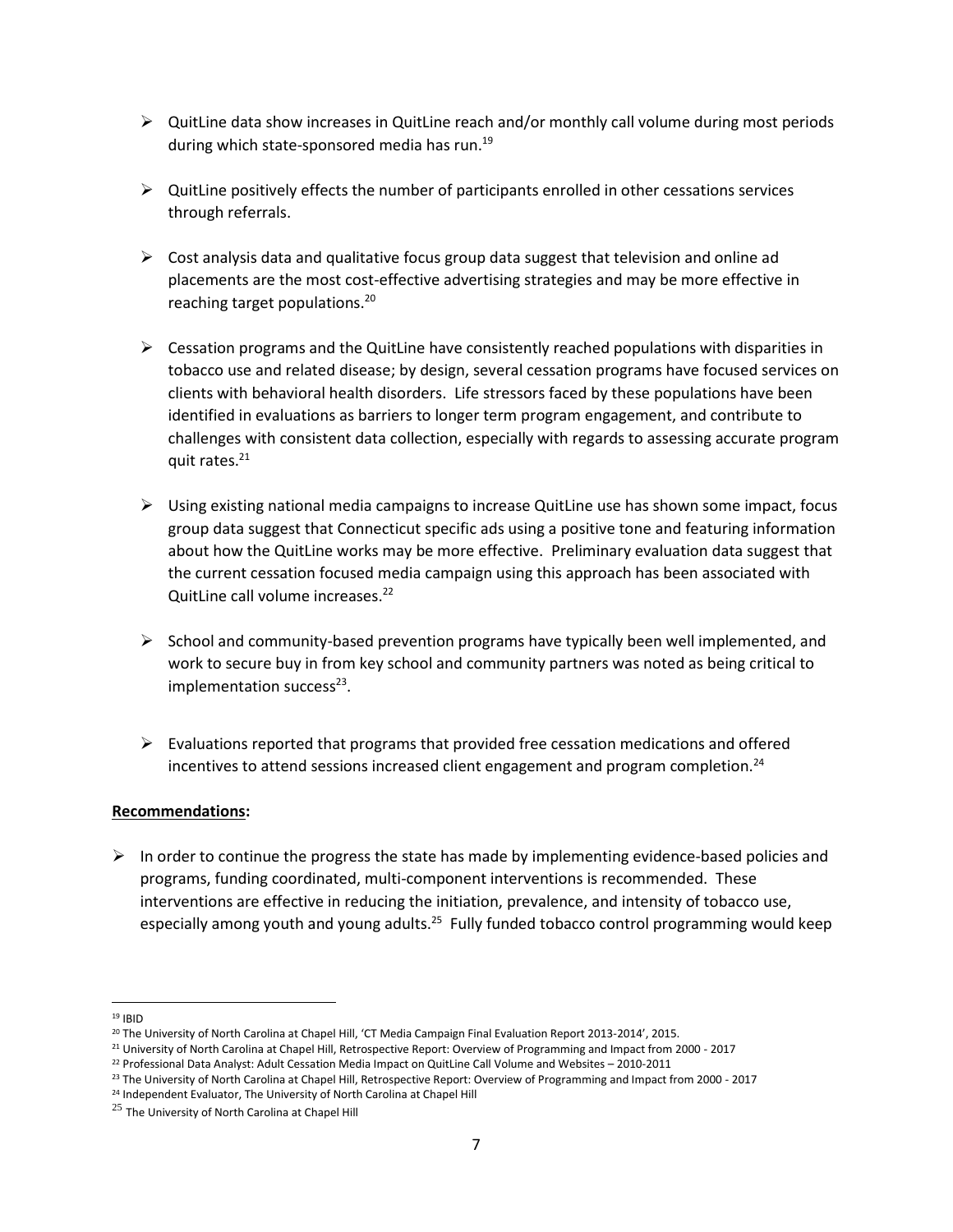more than 25,000 youth from becoming tobacco users over a 10-year period, saving more than \$3.4 billion in averted tobacco related healthcare costs<sup>26</sup>.

- $\triangleright$  Continue to use the CDC Best Practices guidelines as a framework for funding decisions, aiming for increased coordination across program areas when possible.
- $\triangleright$  Continue directing funds to programs serving disparate populations with evidence-based interventions, bearing in mind that clients from high risk populations face multiple barriers to quitting and thus these programs may demonstrate lower overall quit rates.
- $\triangleright$  Ensure that media campaigns are adequately funded to achieve the reach, frequency, and duration needed to be effective. In the absence of sufficient funding, media campaigns should focus on strategic placement.
- $\triangleright$  Program and policy initiatives need to immediately address emerging products, especially e-cigarettes, in order to ensure that rates of overall tobacco use among Connecticut youth do not continue to increase.

# **IV. Tobacco Trust Fund Disbursements**

As a major part of its efforts to support and encourage the development and implementation of programs to reduce tobacco use through prevention, education and cessation programs, the Board has disbursed \$29.2 million from 2003 to 2016. During this period, Trust Fund dollars have been dedicated to tobacco counter-marketing efforts (\$6.6 million), smoking cessation programs (\$8.7 million), QuitLine (\$7.1 million) and tobacco prevention initiatives (\$3.4 million). Other efforts, such as evaluation, a lung cancer pilot, innovative programs, tobacco enforcement, and website development have been funded to a lesser extent.

Since the operations of the Board were statutorily suspended during 2004-2005, no activities and funds were distributed for the period of July 1, 2003 – June 30, 2005. Although the moratorium was lifted as of June 30, 2005, the Board did not begin meeting again until the summer of 2006 because the earnings of the trust fund were not enough to recommend disbursements. In addition, the Board did not disburse funds in 2001 due to lack of available funds.

In accordance with Public Act 18-81, deposits to the Trust Fund from the Tobacco Settlement Fund were eliminated from FY 16 to FY 20. P.A. 18- 81 also eliminates any further deposits to the Trust Fund beyond FY 2020. In the past, the Board was required to meet twice a year and submit an annual report to the General Assembly's Appropriations and Public Health Committees on the Board's activities, accomplishments, disbursements, expenditures, and an evaluation of the performance and impact of each program receiving funds from the Trust Fund. Effective October 1, 2018, Section 56 of Public Act 18-166 eliminates the statutory requirement that the Board meet biannually and suspends reporting requirements in any fiscal year following a fiscal year in which no funds are transferred into the Trust Fund.

l <sup>26</sup> The University of North Carolina at Chapel Hill, "Connecticut Tobacco Control Programs are Good Investments". 2015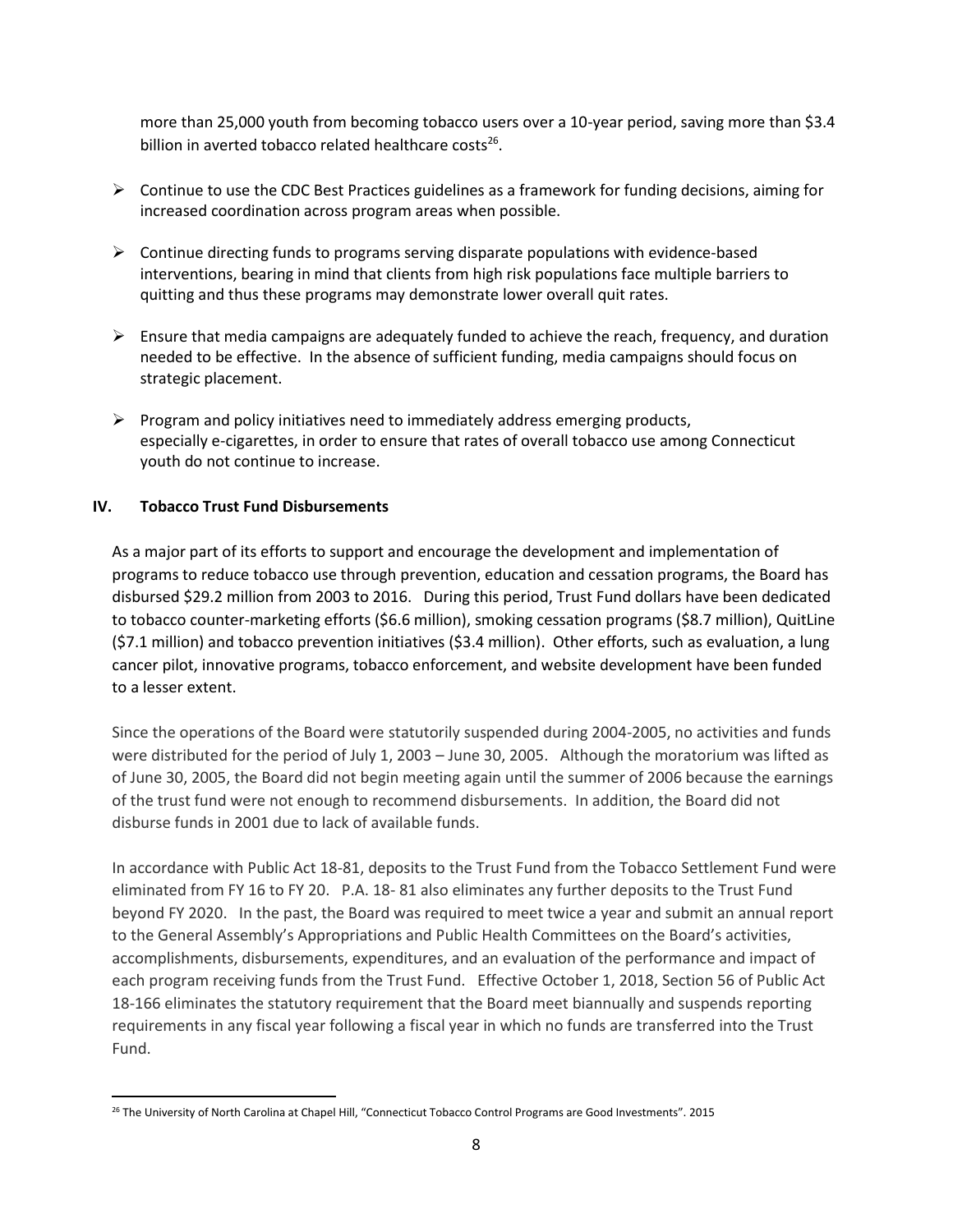## **V. Board Accomplishments by Funding Year and Category**

This section of the report documents the accomplishments made by the Board since it began to receive funding from the trust fund in 2002.

The trust funded programs varied in setting, scope, target population, and successes. Quit rates and the cost per clients served are not consistent among programs and cannot be directly compared with one another. Subsequently, this report describes each program and funding level by the year in which they were funded, and program outcomes, when available.

#### **2003-2004 Programs**

### *I.* **Tobacco Counter-Marketing \$350,000 \$350,000**

#### Program Description:

Television ads targeting adult males ran during April and May 2003. Two radio ads were designed and ran during April and May of 2004. Connecticut Transit bus panels and interstate billboards ran during June 2003. A full-page print ad ran in the Hartford Magazine. Signage was posted at the Hartford Civic Center through April 2004; radio commercials aired during hockey game telecasts through the 2003 season and first 10 games of 2004.

### Program Outcomes:

409 television spots were purchased - 9,066,060 gross impressions (total number of exposures to message); 1,546 radio spots - 4,464,400 gross impressions; thirteen bus panels - 2,424,300 gross impressions; 2 billboards - 104,500 gross impressions; one full page magazine ad - 110,000 gross impressions.

#### *II. Community-Based Cessation Programs* **\$700,000**

#### Program Description:

During the period of 2003-2004, the Board funded seven community- based smoking cessation programs through the state. These programs provided evidence-based tobacco cessations assistance to individuals who want to quit by discouraging the use of tobacco products through education, skill building, one-on-one or group counseling and pharmacotherapy.

The programs included: American Lung Association of Connecticut, Hill Health Center for Greater New Haven, ERASE for Greater Glastonbury, Ledgelight Health District for Greater New London and Groton, Middlesex Hospital for Greater Middletown RYASAP for Greater Bridgeport and St Raphael Hospital/ Haelen Center. The programs provided education, behavioral modification, strategies for quitting and nicotine replacement therapy such as the patch or gum.

### Program Outcomes:

In 2003- 2004, 1,190 participants were served at an average cost of \$587 per participant. Sixty-six percent (66%) of the participants who graduated from this program quit smoking and 80% of those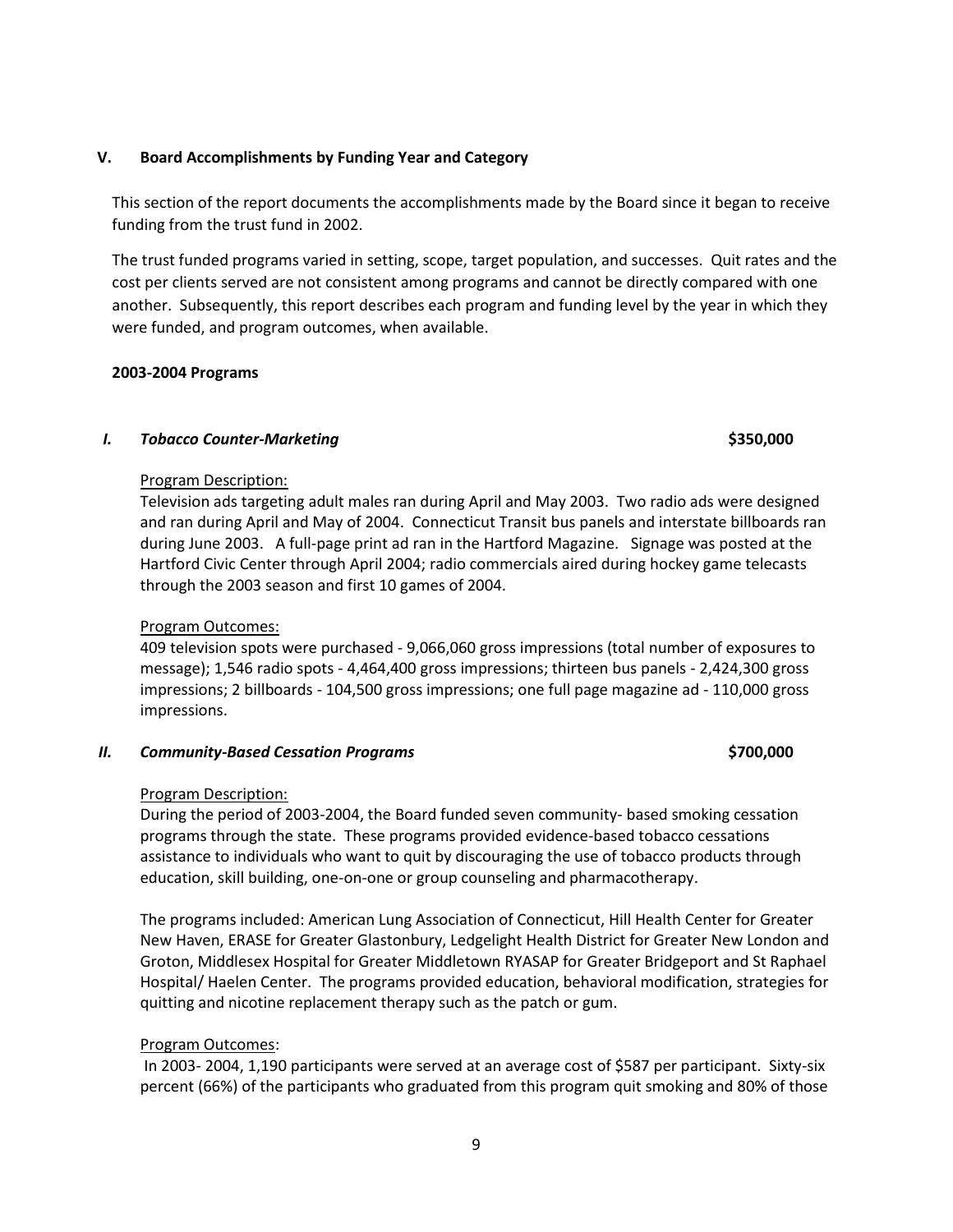that were still smoking at graduation stated that they had quit for some length of time during the program.

# *III. Website Development* **\$50,000**

The Tobacco Free Connecticut website was initiated in 2003 with one-time funding of \$50,000. The website averaged 47,921 hits per month. The typical viewer browsed the site for approximately 14 minutes and explored different sections of the site.

# *IV. QuitLine* **\$287,100**

# Program Description:

Connecticut's QuitLine became operational in November 2001. During FY 03 and FY 04, when the QuitLine received funding from the Trust Fund, callers were offered three 45-minute proactive (counselor initiated) telephone sessions and additional (caller-initiated) counseling sessions as needed.

Program Outcomes: Approximately 3,000 callers received educational materials and referrals to community resources. Of the callers, approximately 25% participated in the one-on-one counseling services. At 12-month follow-up, 22.3% of those interviewed had been abstinent for the past 7 days, with 19.6% stating they had been abstinent for the past 3 months.

### **2003-2004 Total Funding \$1,387,100**

### **2007 Programs**

### **I.** *Counter-Marketing and Prevention Campaign Buyer <b>Election \$100,000*

The Board funded a statewide campaign targeting 18-24-year-old non-college students through web-based social networking sites and television ads. The Department of Public Health (DPH) purchased the rights to two advertisements - one prevention message and one cessation message created and maintained by the Centers for Disease Control and Prevention. The advertisements were selected based on viewer demographics. The television ads ran for eight weeks beginning in February 2008 on WTIC Fox 61. In addition, an online component utilizing messaging banners ran on MySpace for ten weeks.

### **2007 Total Funding \$100,000**

### **2008 Programs**

### **I.** *Community Health Center Cessation Program* **\$800,000**

### Program Description:

The Board funded six community health centers that provided tobacco cessation treatment services to low-income pregnant women and women of child bearing age (13-44 years) in an effort to reduce, eliminate, and/or prevent tobacco use among this population. An evaluation component was also funded. Community Health Centers included: Fair Haven Community Health Clinic for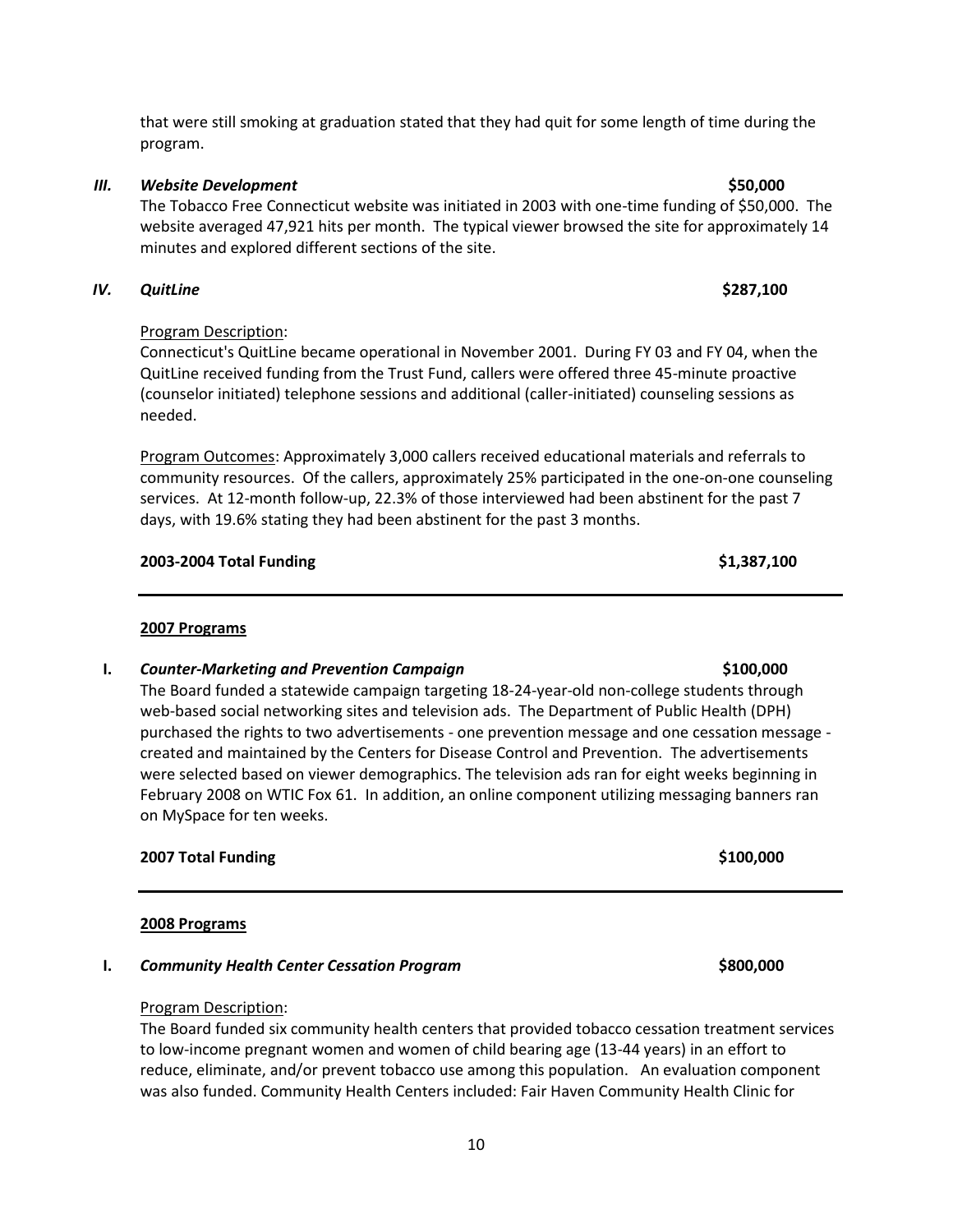service in New Haven; Community Health Center for service in Middletown, New Britain, Danbury, Enfield, New London and Meriden; Stay Well Health Care for service in Greater Waterbury; Hill Health Corporation for service in Greater New Haven; Generation Family Health Center for service in Greater Willimantic and Optimus Health Care for service in Stratford, Bridgeport, and Stamford.

# Program Outcomes:

A total of 2,045 patients were referred to a Tobacco Cessation Program across the six grantee sites from November 2008 through June 2010. A total of 1,607 persons enrolled across the six grantees. 15.1% of those served quit smoking, at a cost per quit of \$3,751 without Nicotine Replacement Therapy (NRT) or \$4,155 with NRT. 40% were currently smoking at the 3 month follow up and 55.4% at the 9 month follow up.

# **2008 Total Funding \$800,000**

# **2009 Programs**

# **I.** *Counter-Marketing* **\$2,000,000**

# Program Description:

A tobacco control counter-marketing campaign having as its goals increasing tobacco cessation among adults, and preventing use among youth and young adults was conducted. The campaign utilized website, social media and media components. A youth video contest was used to develop ads in English and Spanish that were used in a television campaign the following year.

### Program Outcomes:

Prevention: More "anti-tobacco" views; ad and slogan recognition and awareness increased; participants less likely to use tobacco. Cessation: QuitLine calls increased from 3,611 during FY 10 to 6,040 during FY 11; 1.67% of all cigarette smokers in Connecticut registered with the QuitLine, up from 0.86% the prior year.

# **II.** *Community-Based Tobacco Cessation Programs* **\$1,612,456**

# Program Description:

Six organizations provided community and specialized tobacco cessation treatment programming. Each program provided services to provided cessation services to underserved populations having high rates of tobacco use. The following community-based organizations provided service to Aids Project New Haven, Community Health Centers, Fair Haven Community Health Center, Generations Family Health Center, Hartford Gay and Lesbian Health Collective, Hartford of St. Raphael and Ledge Light Health District.

# Program Outcomes:

 $\overline{\phantom{a}}$ 

The community cessation programs served a total of 1,314 participants with a 23.8% average quit rate<sup>27</sup> and a cost per quit of \$807.

<sup>&</sup>lt;sup>27</sup> All quit rates represent no tobacco use for the past 30 days.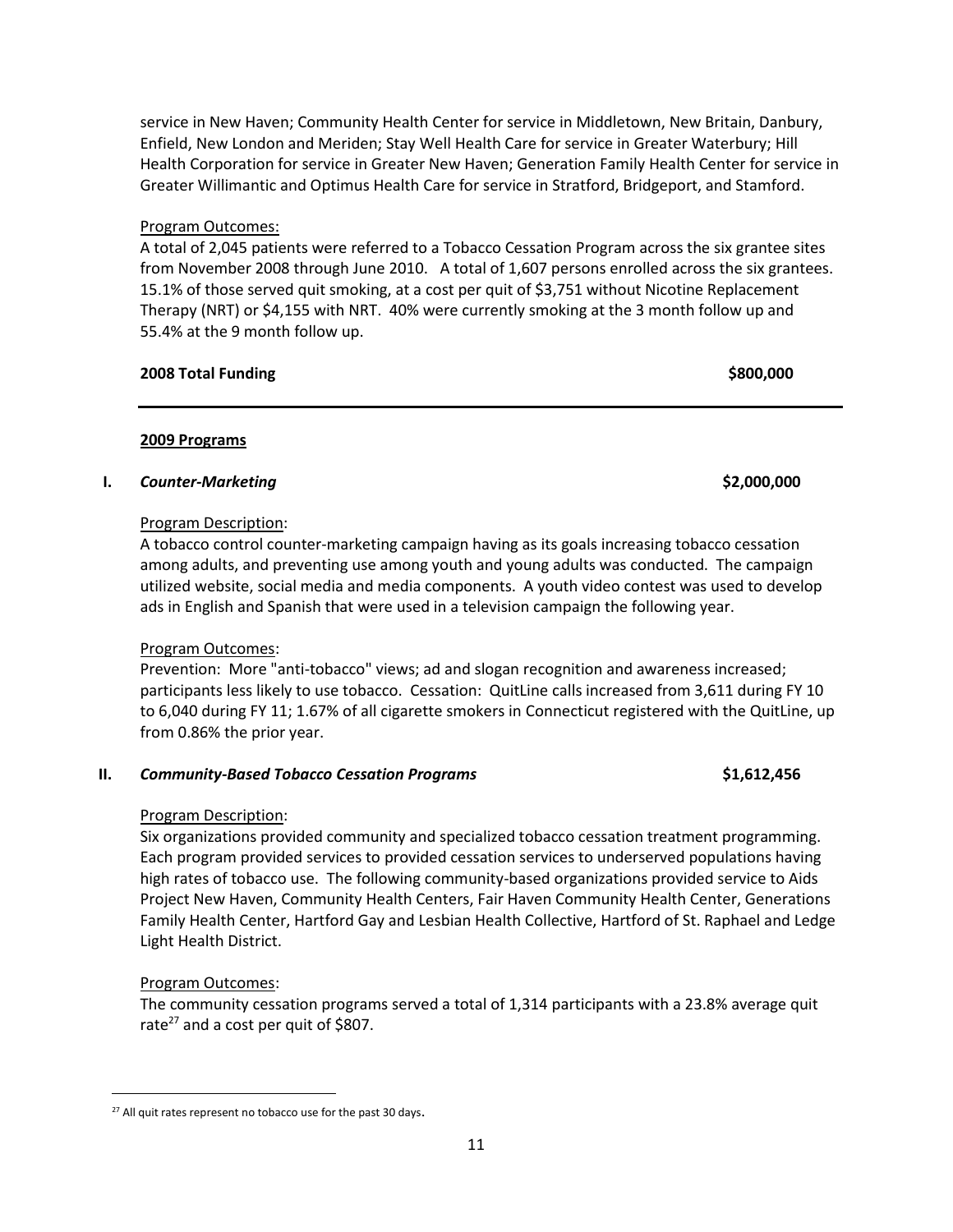12

Funding was also awarded to CommuniCare, Inc. to provide specialized tobacco use cessation services to patients with severe mental illness and to those with co-occurring substance use disorder and mental illness. The program served a total of 576 clients with a quit rate of 17.8%. The cost per enrollment was \$1,256. Usage reduced from an average of 15.05 cigarettes per day to 7.76 per day at program completion for those who completed the program. For dropouts, usage decreased from 19.66 to 16.23 per day at drop out.

# **III.** *QuitLine* **\$2,000,000**

# Program Description:

Tobacco cessation telephone service included relevant materials, referrals, counseling and NRT. Two weeks' worth of NRT was made available to residents with private insurance, eight weeks for uninsured, Medicare and Medicaid beneficiaries for any caller that registered for the multiple-call program.

# Program Outcomes:

During State Fiscal Year 7,154 callers registered with QuitLine, up from 4,552 the previous fiscal year. Of survey respondents, at 13-month follow up: 28.2% were tobacco free for 7 days or more, 23.2% were tobacco free for 30 days or longer.

### **IV.** *Prevention Programs* **\$500,000**

### Program Description:

The Board funded a School Based Tobacco Prevention program with school districts and other entities serving youth to implement tobacco use prevention and cessation programs. Activities included review of current tobacco free policies; work conducted in area of tobacco free policies; purchase and posting of additional tobacco free school signage; and activities for the Great American Smoke Out and Kick Butts Day. Awards were made to the Capitol Region Education Council (CREC), CT Technical High School System, Norwich Public Schools, Bridges…A Community Health System, Easter Seals – Goodwill Industries, Living in Safe Alternatives, Inc. (LISA), and the Business Industry Foundation of Middlesex County.

# Program Outcomes:

The program severed a total of 133 total participants in cessation programs. One district reported 50% quit rate at program completion. Three districts reported aggregate participation in prevention services of 10,500.

# **V.** *Lung Cancer Pilot* **\$250,000**

The Board provided funds to support a feasibility study of the development of a statewide biorepository for tumor tissue and a demonstration project for a lung tissue and serum biorepository. Biorepository Feasibility Study: Surveys of hospital Institutional Research Board (IRB) chairs and pathology departments were undertaken in January 2011. Surveys were mailed to 29 hospitals; 72.4% (21/29) of the hospitals returned one or both of the surveys.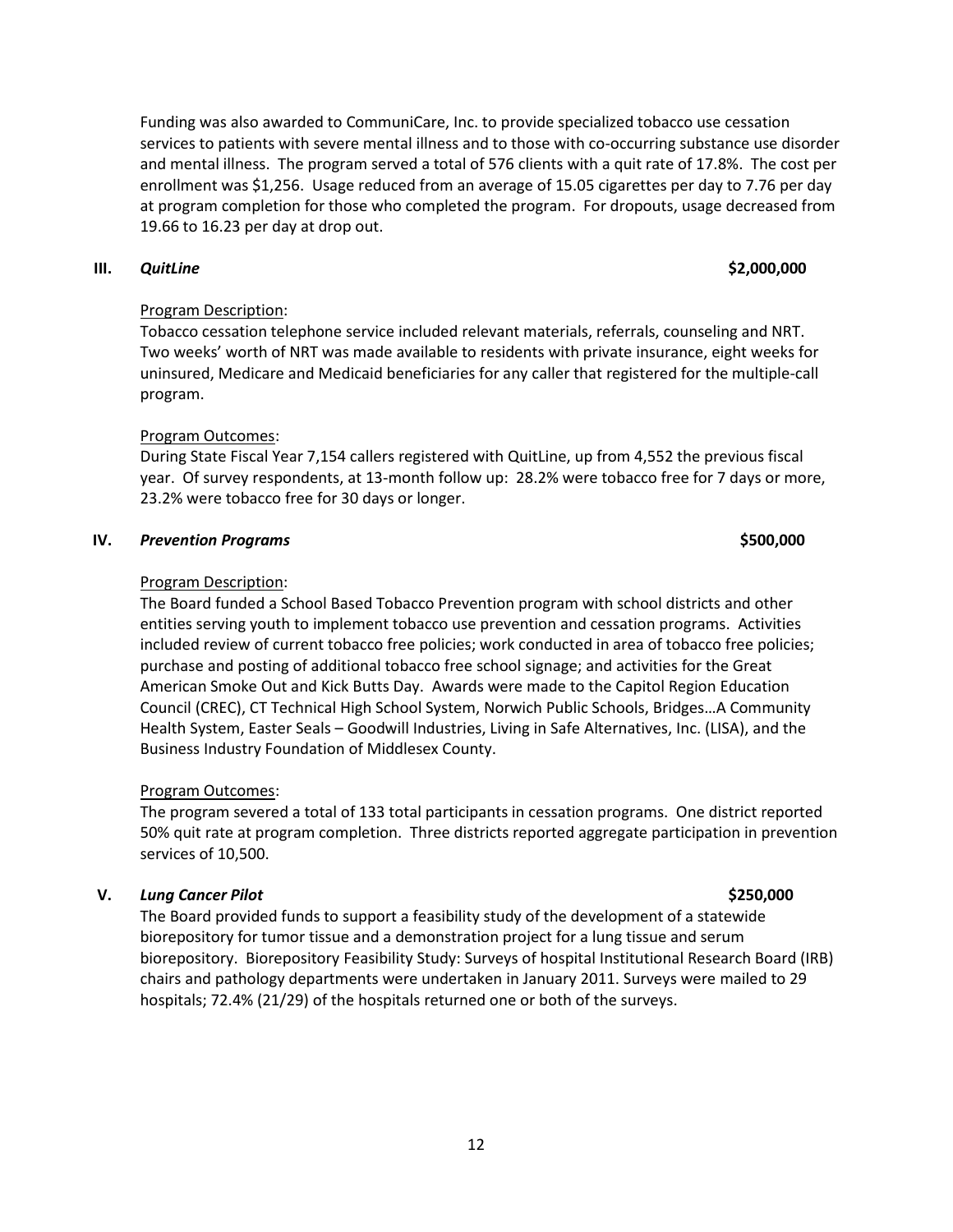### 13

#### **VI.** *Evaluation* **\$500,000**

Professional Data Analyst, the independent evaluation firm, performed formative, process, outcome and/or meta-evaluations of all of the 2009 projects funded by the Board, provided guidance on project data collection, and prepared reports summarizing their findings and project results.

#### **2009 Total Funding \$6,862,456**

#### **2010 Programs**

### **I.** *Counter-Marketing* **\$1,650,000**

### Program Description:

A tobacco control counter-marketing campaign with the goal of preventing tobacco use among youth and young adults ran from April 2010 through August 2011. The "Tobacco: It's a Waste" prevention campaign used a contest format to solicit self-produced anti-tobacco advertisements from youth and young adults ages 13-24. Winning ads were chosen through a combination of expert panel selection and public voting. The four winning spots were placed on-line and on broadcast and cable television as 30-second commercials in English and Spanish from May through August 2011.

Other cessation campaign activities included using the "Become An Ex" campaign series ads targeting adults. Those ads were aired over a one-week on, one-week-off cycle over the course of several months through the summer of 2011. Grassroots prevention and cessation activities included staffing at events such as Riverfest and the New London Sailfest and targeted African Americans (e.g. the Gospel Fest in New Haven) and Hispanics (e.g. the Latino Expo).

### Program Outcomes:

During the period of the campaign, calls to the QuitLine increased from 4,552 in 2009 to 7,204 in 2010 and then 11,249 as the media levels were maintained. Evaluation results of the youth countermarketing campaign showed that exposure to the campaign significantly impacted attitudes about smoking.<sup>28</sup> Survey participants who were exposed to campaign messages had significantly stronger anti-tobacco attitudes than those not exposed<sup>29</sup>.

### **II.** *Community-Based Generalized and Specialized Tobacco Use Cessation Programs* **\$1,550,000**

#### Program Description:

Community-Based Cessation Programs. Funding was awarded to five contractors for communitybased generalized tobacco use cessation programs: Meriden Department of Health, Middlesex Hospital, Hospital of Saint Raphael, CommuniCare, and Northwest Regional Mental Health Board.

### Program Outcomes:

 $\overline{\phantom{a}}$ 

<sup>29</sup> IBID

For the programs funded during 2009 and 2010, 1,986 residents were served with more than one half realizing at least a reduction in their rate of tobacco use by an average of 70%. Funding was

<sup>28</sup> Professional Data Analysts, Connecticut Youth Prevention Media Campaign Final Evaluation Report, October 2011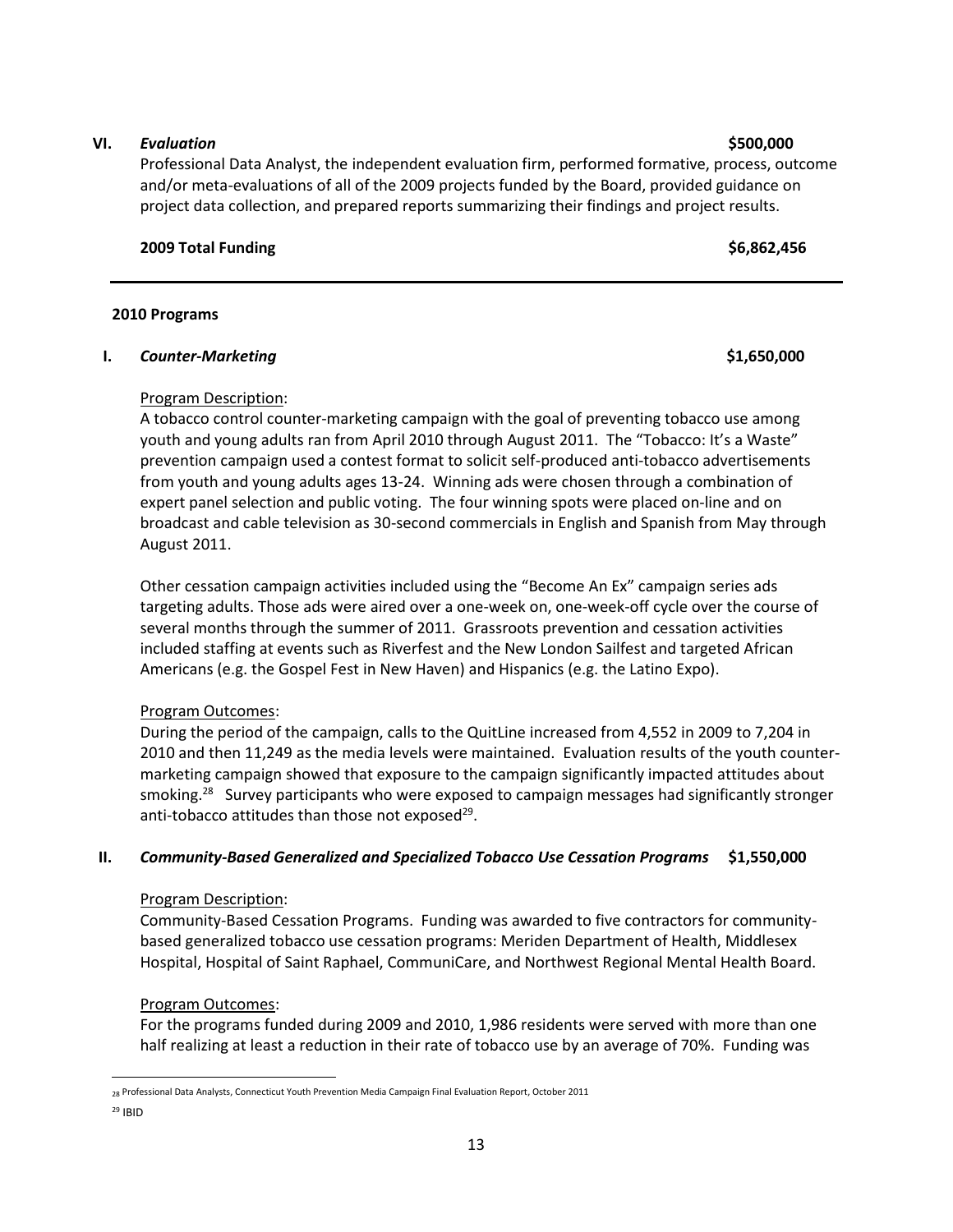awarded to CommuniCare, Inc. to provide specialized tobacco use cessation services to patients with severe mental illness and to those with co-occurring substance use disorder and mental illness. The CommuniCare contract included the following facilities: Birmingham Group Health …A Community Support System, Fellowship Place, Harbor Health Services, Community Health Resources, Hartford Behavioral Health, Rushford Center, Inter- Community Mental Health Group, Inc. and United Services, Inc. During 2009 and 2010, services were provided to 1,868 clients treated with behavioral health client services.

#### **III.** *QuitLine* **\$1,650,000**

# Program Description:

The QuitLine provided a free stop smoking service to Connecticut residents through telephone cessation counseling and NRT such as patches, gums, and lozenges for callers who register for the multiple call program. QuitLine services were provided under a contract with Alere Inc., formerly Free & Clear, Inc.

### Program Outcomes:

A total of 4,599 callers registered with the Connecticut QuitLine in State Fiscal Year 2011. This represents a large increase over the number of registrations in the previous fiscal year (4,552). The majority of callers, 93%, were tobacco users calling for help with quitting. Others were proxies, providers, or the general public calling for information. Calls to the QuitLine were proportionately higher among women, those who did not graduate from high school, African-Americans, Hispanics, uninsured, and Medicaid recipients. At a follow-up, seven months after completing the program, 28% of respondents were abstinent for the past 30 days.

### **IV.** *Prevention Programs* **\$500,000**

### Program Description:

Seven organizations undertook a variety of initiatives in the areas of prevention curriculum, cessation counseling, tobacco free school policies, building collaborations with youth and familyserving community organizations, and conducting activities for Kick Butts Day and World No Tobacco Activity Day.

### Program Outcome:

In the aggregate, programs provided prevention services to 13,725 individuals and cessation services to 300 individuals.

### **V.** *Lung Cancer Pilot* **\$250,000**

During the first year of operation, the focus of the project changed from one that supported the development of physical biorepositories to the development of a virtual biorepository (i.e. where the biospecimens remain in their current locations, but their details are catalogued centrally and access to them is facilitated through a streamlined mechanism).

### **VI.** *Innovative Programs* **\$477,745**

### Program Description:

Three organizations, American Lung Association, East of the River Action for Substance Abuse Elimination (ERASE) and Education Connection, implemented varied programs, including: (1) a pilot

### 14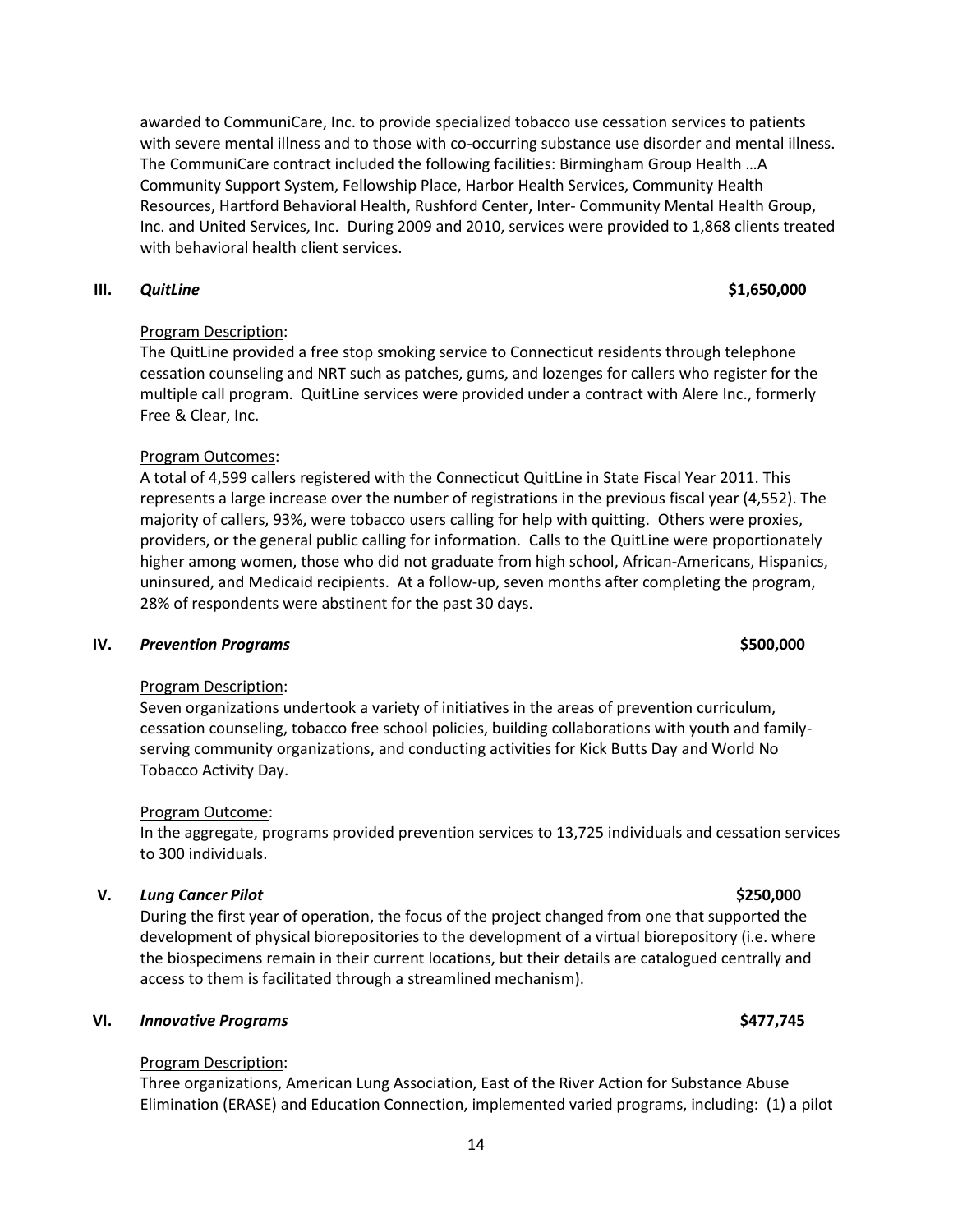15

prevention program for 5-14 year olds in summer camps and youth programs outside of school; (2) tobacco use prevention programming for K-8th grade via curriculum enhancement development, after-school clubs and outreach campaigns/activities; and (3) training high school aged youth to develop leadership skills, presentation skills and knowledge of the dangers of tobacco use – and then these youth became trainers and spokespersons against tobacco use. Services were provided to 1,773 youth.

# **VII.** *Evaluation* **\$300,000**

Professional Data Analysts (PDA) was under contract to evaluate all tobacco trust funded projects. This includes formative, process and outcome evaluations on all tobacco use cessation and prevention programs, quitline services, media campaigns, biorepository feasibility and demonstration projects, as well as a third- party review of the evaluations performed on the Innovative Tobacco Use Prevention programs by the contractor hired by each of the three programs.

| 2010 Total Funding | \$6,377,745 |
|--------------------|-------------|
|                    |             |

### **2012-2013 Programs**

### **I.** *Counter-Marketing* **\$2,000,000**

# Programs Description:

The Board funded PITA COMMUNICATIONS to place high-impact messages designed to prevent smoking initiation, facilitate cessation, and shape social norms related to tobacco use by using "TIPS FROM FORMER SMOKERS" ads from the Centers for Disease Control and Prevention. Advertisements began running in November 2013, in concert with the Great American Smoke-out sponsored by the American Cancer Society. The counter-marketing media campaigns included advertisements on television, radio, and on-line. Advertisements were also placed in various shopping malls, bus stations, sporting events, shows and other media events.

# Program Outcome:

The campaign was mainly targeted to 18-24-year olds, and contained 7,201.9 total paid Gross Ratings Points, 31,175,031 impressions throughout nine different platforms.

### **II.** *Cessation Programs* **\$1,929,000**

# Program Description:

Funding was awarded to nine agencies: CommuniCare, Inc., the City of Meriden Department of Health and Human Services, Community Mental Health Affiliates, Inc., Fair Haven Community Health Clinic, Inc., Hartford Hospital, Ledge Light Health District, Mid-Western Connecticut Council of Alcoholism, Inc., Uncas Health District and Wheeler Clinic, Inc. The programs offered an evidencebased cessation curriculum that included problem-solving skills, the importance of support systems, positive behavioral changes, stress management, coping skills, effects of tobacco use and the benefits of quitting, and discussion of medication options.

# Program Outcome:

Between 2013-2015, programs provided evidence-based cessation treatment to 1,149 clients at a cost per client with NRT of \$606 and cost per client without NRT of \$482. Responder quit rates were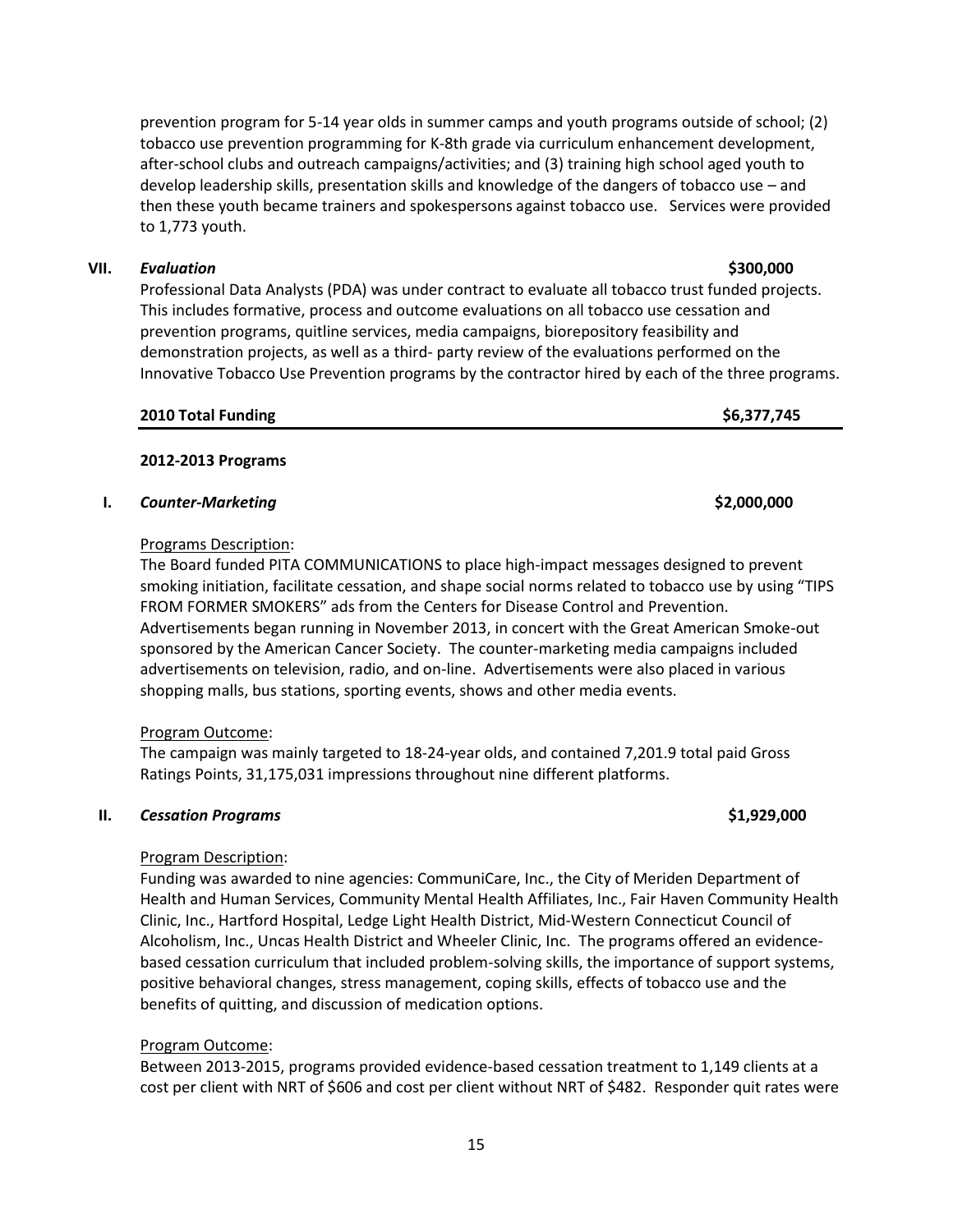estimated at 25.7% and the potential number of clients who quit was 295. The cost per quit was \$2,357 with NRT and \$1,876 for the cost per quit rate without NRT.

The Board funded the Department of Correction (DOC) to administer a smoking cessation program for inmates under the jurisdiction of the Department. Initial work was to complete a study on the prevalence of smoking within the facilities. The results of the study showed that the prevalence of smoking among the four sites was about 70%, approximately four times the prevalence rate in the general population in Connecticut.

# **III.** *QuitLine* **\$1,600,000**

The contract with Alere Wellbeing, Inc. was expanded to provide services to additional Connecticut residents seeking help with quitting their tobacco use. Between 2013-2015 the cost per registrant reached was \$219; and the cost per caller based on treatment reach (number of callers who completed at least one coaching call) was \$283. The responder quit rate was 30.5% and the Intentto-treat quit rate was 11.4%. 3,409 of the 4,161 callers who enrolled participated in the multi-call program.

# **IV.** *Evaluation* **\$486,000**

The University of North Carolina at Chapel Hill was awarded a contract to provide evaluation services in September 2013. The contractor was responsible for the design and implementation of a process and outcome evaluation that would determine whether programs and activities are effective, determine if the desired results are being obtained, and identify any areas that need improvement.

### **2012-2013 Total Funding \$6,015,000**

### **2014 Programs**

### **I.** *Cessation Programs* **\$527,283**

The Board funded a second year to support DOC's smoking cessation programs for inmates under its jurisdiction. The program continued to provide smoking cessation education and relapse prevention services to inmates in identified, high-risk correctional facilities

Facility Based Intervention: 6,496 male inmates at Hartford Correctional Center and 2,529 female inmates at York Correctional Institution received DOC's handbooks with general information on tobacco use. More specific smoking cessation materials were distributed to 2,479 inmates in various facilities; 35 inmates received NRT – nicotine lozenges.

York Correction Institute and Manson Youth -11 inmates completed the Behavioral Treatment Program started in June 2014. Smoking Cessation Education and Support - 503 inmates attended sessions of the WISE behavioral treatment or the modified "Freedom from Smoking" (American Lung Association) stress reduction curriculums; and 40 inmates voluntarily requested Recovery Support Specialist (RSS) assistance to stay quit upon re-entering the community.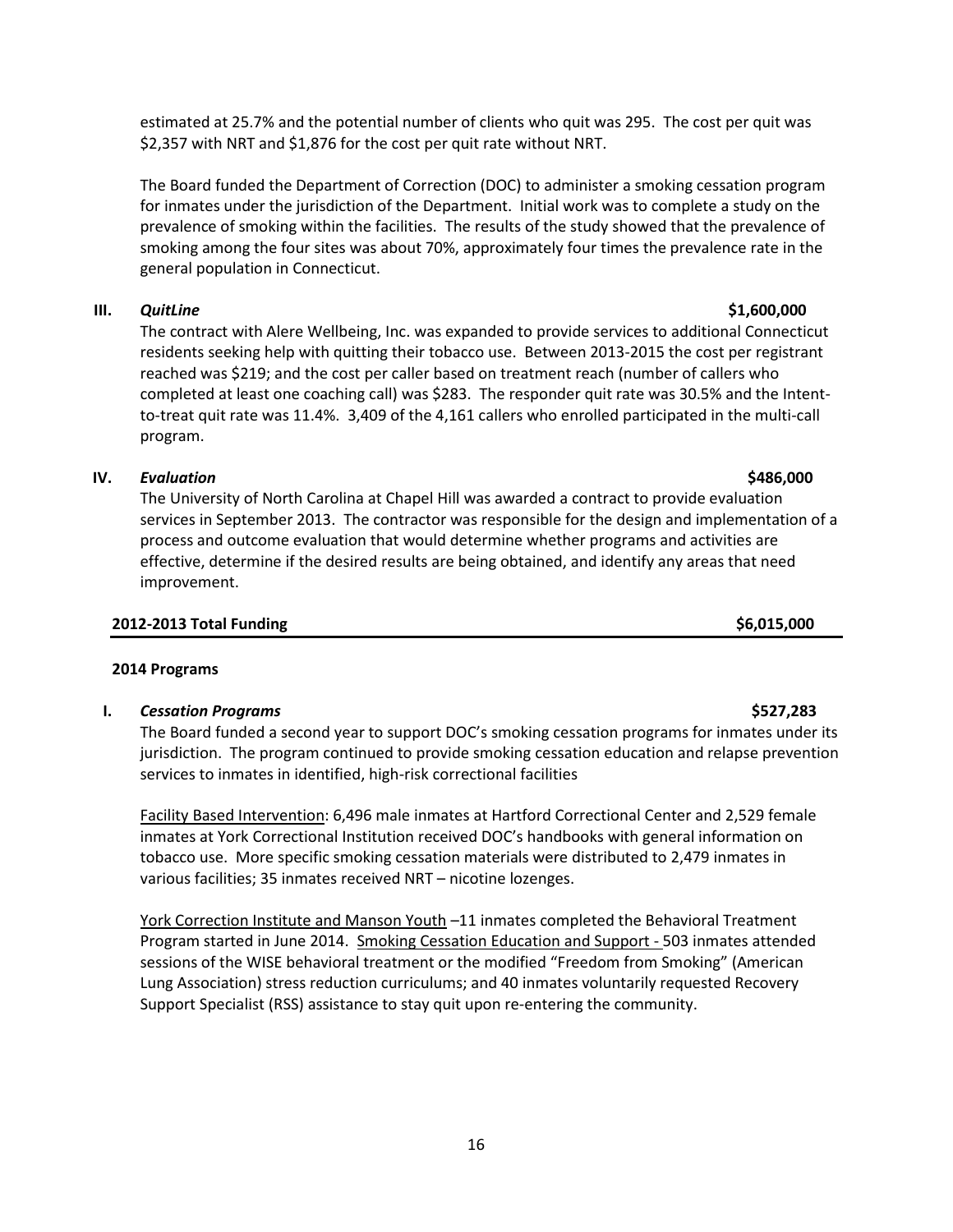17

# **II.** *QuitLine* **\$1,611,984**

The Board continued to support the QuitLine. For the period of 2003 – 2016, the QuitLine helped 67,228 Connecticut callers in their efforts to quit smoking. QuitLine callers achieved a responder quit rate of 29.1% with an intent-to-treat quit rate of 10.6% in 2016, similar to that observed in State Fiscal Year 2014 (30.5%). The average cost per quit in 2016 was \$724 with NRT and \$557 without.

# **III.** *Prevention Programs* **\$860,733**

The Board funded the following prevention programs in 2014:

Teen Kids News (TKN): to produce a series of 12 science–based antismoking reports targeted to youth. The series of reports will be between one- and two-minute segments that aired on TKN once a month.

Statewide Tobacco Education Program (STEP): to support the continuation and expansion of the STEP for a two-year period. The program offered five, one-hour sessions providing an innovative, activity-based curriculum covering tobacco education topics for youth ages 5-9. Sessions were held in various settings including summer camps, positive youth development programs, and traditional classroom locations. 10 of the 13 Regional Action Councils participated as subcontractors; total number of youth participants was 2,935.

Connecticut Alliance of Boys and Girls Clubs: to support a tobacco resistance and awareness program for members of its 16 clubs that serve 39 towns and cities in Connecticut. The program served youth ages 13- 15. This program helped youth develop better decision-making and refusal skills, resistance, assertiveness, and the ability to recognize negative peer and media influences relating to tobacco use. Connecticut Alliance of Boys and Girls Club –303 youth ages 13-15 participated in the program.

Tobacco Enforcement Program: the Department of Mental Health and Addiction Services administered a Community Enforcement Pilot Program to prevent the sale of tobacco products to minors. Funds were used to conduct, track and report random, unannounced inspections of tobacco merchants to assess the rate of tobacco sales to minors. Inspections were conducted in large urban areas in Connecticut, including, but not limited, to Hartford, New Haven, Bridgeport, Danbury, and Waterbury. Initial inspection were conducted at 32% of tobacco outlets. The retailer violation rate (RVR or failure rate) at the outlets inspected as of September 4, 2014 was 28.8%; \$10,000 in criminal infractions had been issued as of September 4, 2014.

# **2014 Total Funds \$3,000,000**

# **2015 Programs**

# **I.** *Counter-Marketing* **\$385,650**

Rescue Social Change Group, LLC (RSCG) RESCUE has developed the new 'brand' for the CT QuitLine and cessation services called "Commit to Quit", and developed a landing page for all cessation services to link over to the CT QuitLine as well as providing other options. "Live Better", the second ad campaign launched Thanksgiving week and included a digital media buy and social media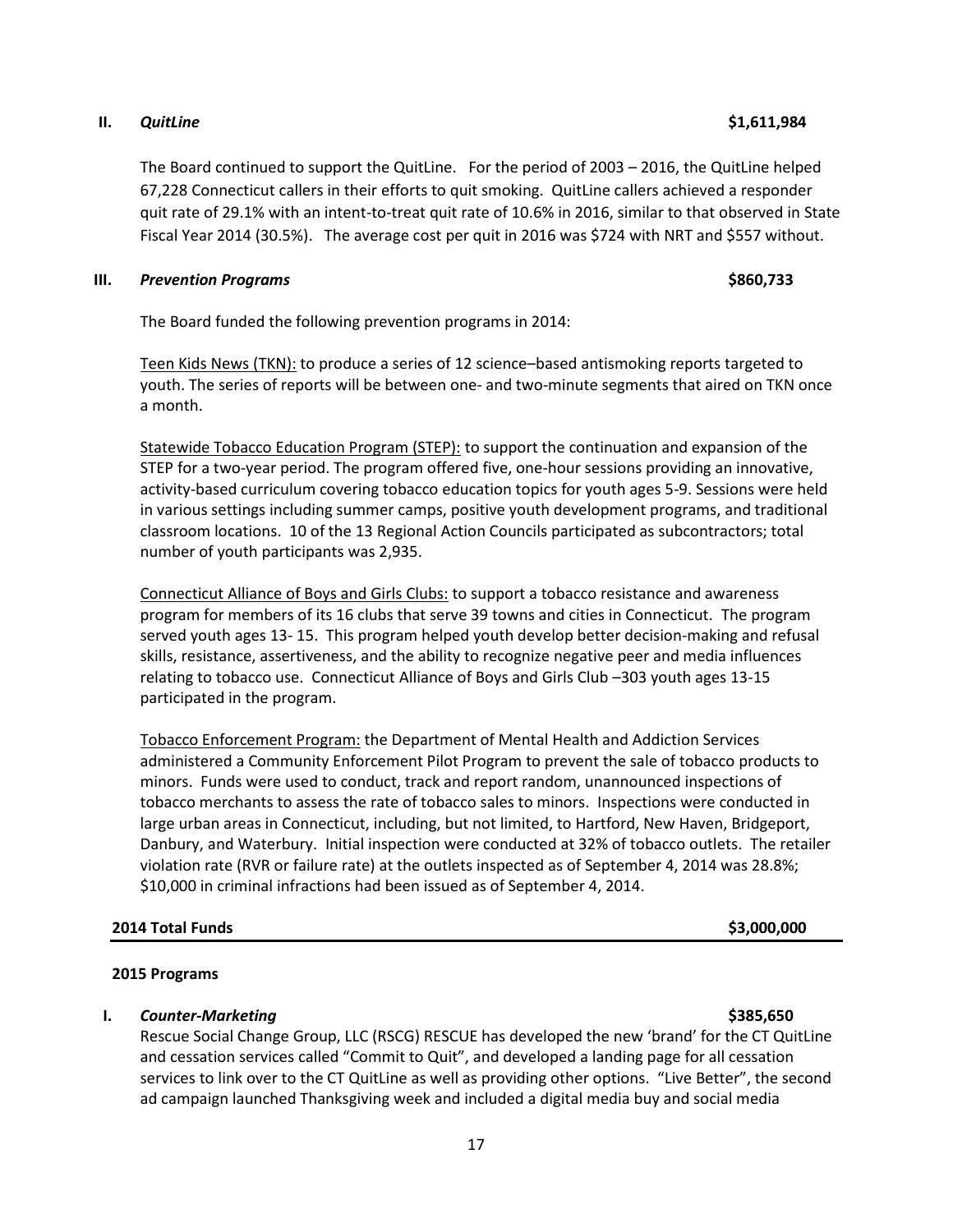components; this advertisement ran through February of 2018. The program ended on June 30, 2018.

#### **II.** *Cessation Programs* **\$1,200,000**

The Board supported the third year of program operations of DOC's Smoking Cessation Program with inmates under its jurisdiction. Intervention Outcomes 2013-2016: 13,583 internal referral and assessment; 445 Evidence –Based Cessation Treatment programs; 1,639 Psychoeducational Cessation Curriculum; 5,544 Informational materials disseminated; 698 Re-entry/Discharge Continuity of Care.

Hartford Behavioral Health (HBH) provides services with a focus on Hispanic and African Americans tobacco users in the Greater Hartford area, consisting of the following towns and cities; Andover, Avon, Berlin, Bloomfield, Bolton, Bristol, Burlington, Canton, East Granby, East Hartford, East Windsor, Ellington, Enfield, Farmington, Glastonbury, Granby, Hartford, Hebron, Kensington, Manchester, Marlborough, New Britain, Newington, Plainville, Plymouth, Rocky Hill, Simsbury, Somers, South Windsor, Southington, Stafford, Suffield, Tolland, Vernon, West Hartford, Wethersfield, Windsor, Windsor Locks.

The Program has served over 60 clients to date in group or individual cessation services. HBH maintains regular contact with the property managers of the Hartford Housing Authority (HHA) to offer technical assistance as they implement their smoke free housing policy as required by the US Department of Housing and Urban Development (HUD). HHA's policy was rolled out to residents in January 2018 with enforcement beginning in July 2018. HBH has been working with residents and staff who smoke to enroll in cessation services which they are offering right on-site. The program will end on December 31, 2018.

Midwestern Connecticut Council of Alcoholism, (MCCA) Inc. delivered direct cessation services at their nine sites, including relapse prevention. Referrals from their partners received a 30-minute initial intensive counseling session, group or one-on-one counseling sessions and NTR when medically appropriate. Outreach targeted individuals who were uninsured, as well as those whose insurance does not cover tobacco use cessation. MCCA had a total of 478 enrollments with 453 unique clients receiving cessation services in either individual or group settings. MCCA trained and has maintained eight Tobacco Treatment Specialists on site at its treatment locations. (Several smaller residential programs were served by one counselor). The program ended on December 31, 2017.

City of Meriden, Department of Health and Human Services targeted populations including those who live and/or work in Meriden, Plainville, Southington, and Wallingford, and those who were uninsured or whose insurance does not cover cessation services or medications. Meriden had a total of 193 enrollments with 159 unique clients receiving cessation services. Meriden provided at least 11 trainings on tobacco use screening and referral for internal and external provider groups and conducted Quit Clinics at 16 local worksites, housing complexes and other community sites. The program was instrumental in two major tobacco policy changes in the city of Meriden: 1) a tobacco free municipal property ordinance which prohibited the use of any tobacco product within 25 feet of doors, windows and air intakes of any city building and 2) a tobacco free park ordinance which prohibited use of any tobacco product in any municipal recreational area. They also assisted several other organizations in working towards tobacco free campus policies. The program ended on December 31, 2017.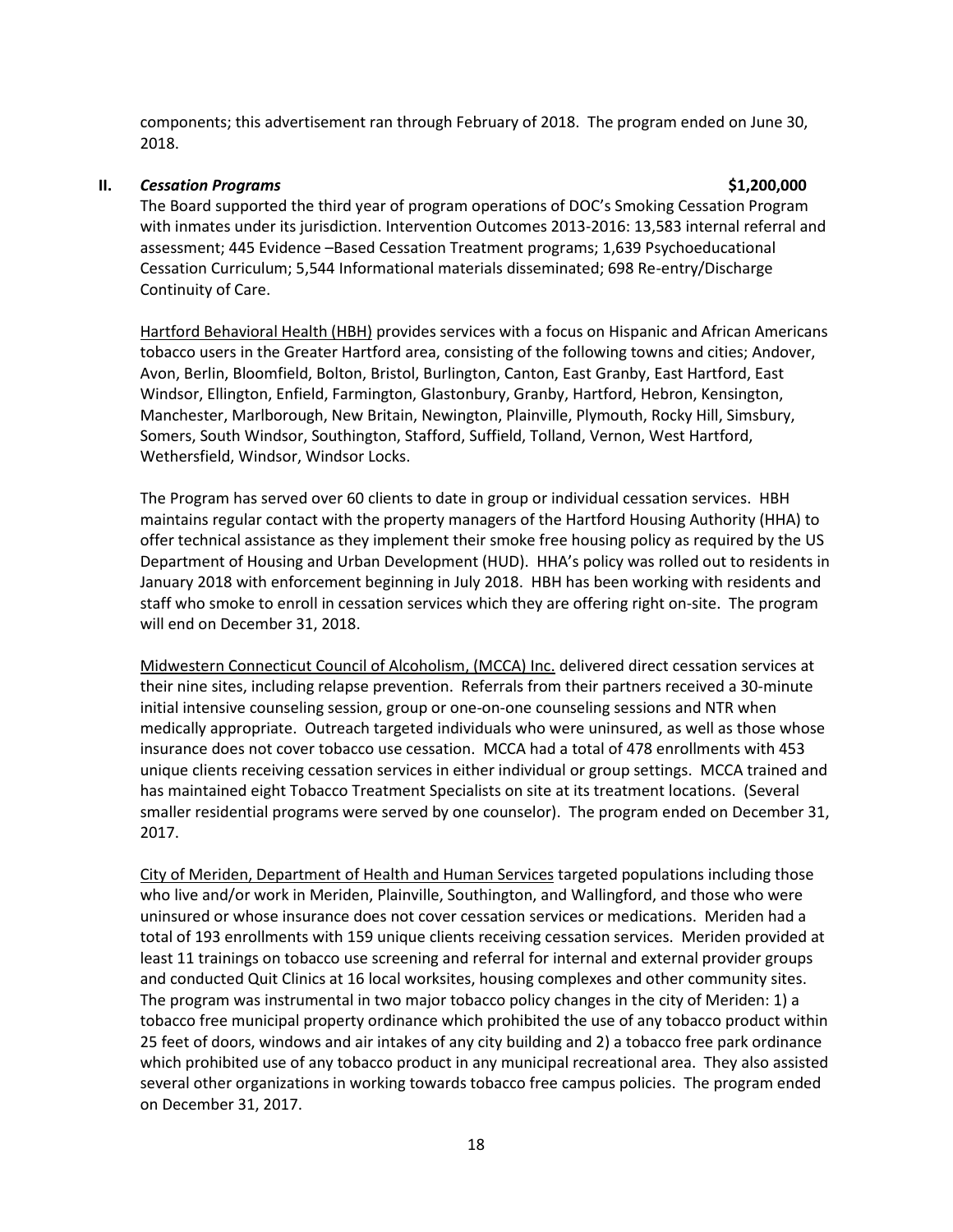These programs served 612 participants with a 26.2% quit rate at program completion or dropout and a quit rate of 31.6% at the 4 month follow-up. The quit rates are comparable with quit rates observed for community-based cessation programs funded with the 2013 funding cycle of 25.7%.

#### **III. Prevention \$1,400,000**

Southern Connecticut State University SCSU) was funded to train, support and empower Tobacco-Free Ambassadors (TFAs). The university trained eight (8) TFAs who have conducted 66 tobacco free campus events which were attended by over 1,700 students, faculty and staff. They have fully implemented the 100% Tobacco Free campus policy with very limited enforcement necessary by TFA's for those using tobacco products on campus grounds.

The program held two previous conferences and the third Tobacco-Free Campus Partners conference was held on January 11, 2018 at Central Connecticut State University with over 30 faculty, staff, and administrators in attendance from several higher education institutions throughout the state, as well as representatives from youth-based organizations. The conference included a panel discussion with the campus Tobacco Free Ambassadors on their experiences, successes, and challenges faced while implementing the Tobacco Free campus policy; and two researchers and a doctor from Yale New-Haven Hospital that presented on the use of alternative tobacco products. SCSU will be focusing on providing technical assistance to other colleges and universities on their efforts for establishing a tobacco free policy. The program will end on December 31, 2019.

EdAdvance provides leadership and training of youth and teen advocates to implement digital and social media and marketing tobacco use prevention campaigns. EdAdvance has convened an Advisory Council, the Northwest CT Partnership and Advisory Council, that consisted of partner agencies that provide youth-based services in the northwest area of the state that assisted in executing the program. Thirty-six youth from the Northwestern CT Partnership for Tobacco Free Communities were also trained in how to write an "elevator speech" about key messages for supporting policy changes. Over 25 youth attended an Advocacy Day at the State Capitol in March 2018. The Northwestern CT Partnership for Tobacco Free Communities trained 85 youth on Store Assessment Scans and completed 20 store assessments. About 80 youth were trained on conducting public opinion and leadership surveys and conducted a combined 502 surveys. 31 youth were trained on becoming Tobacco Free Advocates. The program will end on June 30, 2019.

Connecticut Alliance of Boys and Girls Clubs. This youth prevention program is training 350 teen youth leaders to be ambassadors for healthy living and to impact policy in their communities. The youth leadership clubs continue to meet to plan and conduct community events. Adult staff members of the local clubs provided training on conducting store assessments for their youth participants. Youth leadership club members and adult leaders from 11 clubs conducted 49 store assessments. Several of the clubs used the store assessment experience as a springboard for discussions on the impact of tobacco advertising, availability, and accessibility in their neighborhoods.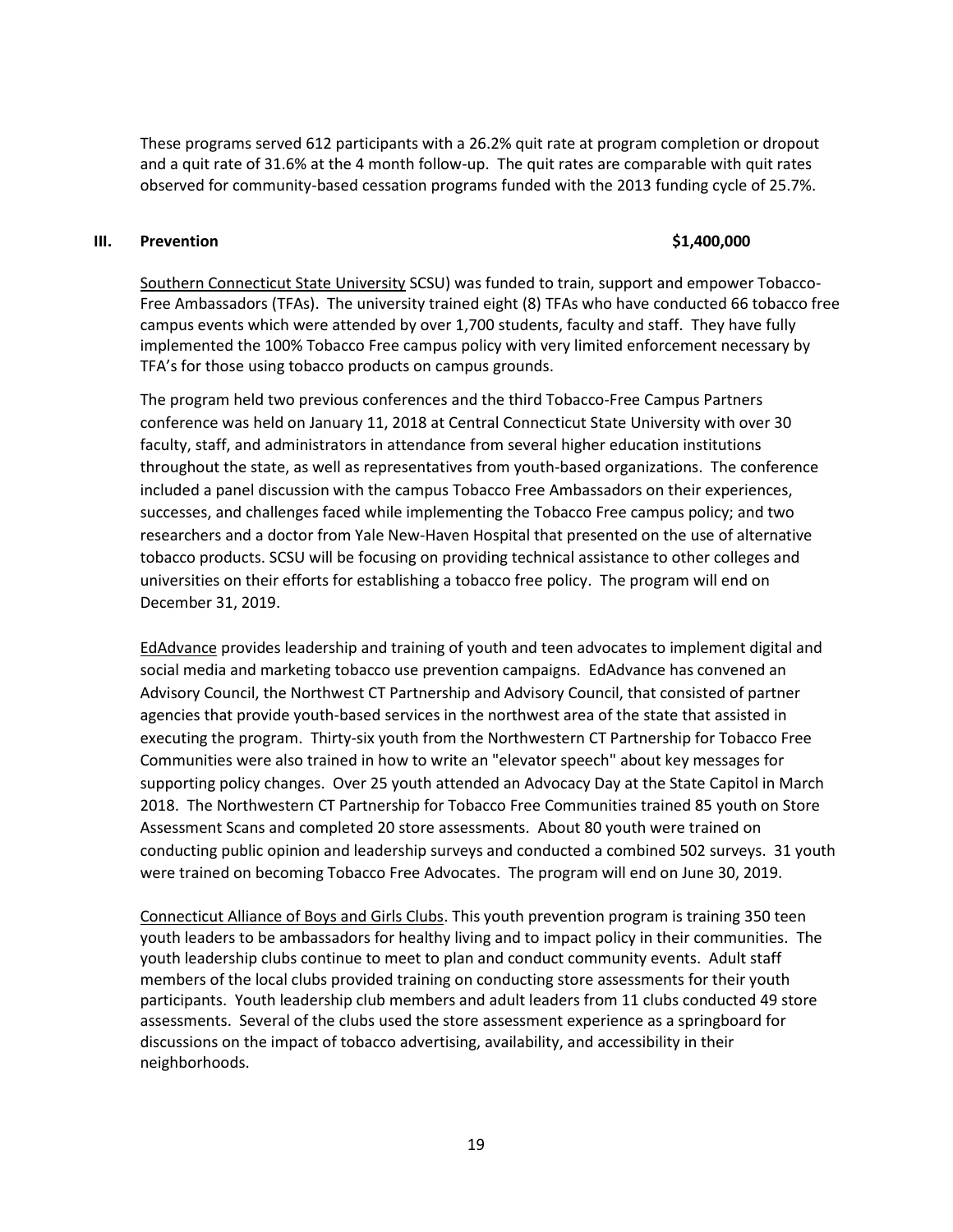Club members have participated in and provided anti-tobacco messaging at over 25 events in their communities and clubs. Several of the Clubs are working on tobacco free policies for the properties where their club buildings are located and/or getting signs posted that the property is tobacco free. The program will end on January 31, 2019.

Community Mental Health Affiliates (CMHA). CMHA held a kick-off event with youth and adult advisors to restart the project on January 20, 2018 after staff turnover. CMHA groups shared their views about Tobacco 21, other prevention policies, and experiences about tobacco use (especially vaping) in their schools/communities. Youth from three local prevention councils participated in a Tobacco 21 event at the state capitol on March  $28<sup>th</sup>$  and met with state representatives to discuss their thoughts about the benefits of increasing the age for the sale of tobacco products to age 21. Three of the groups have developed public service announcements, which will be used for campaigns and presentations in their communities. These ads were also submitted to the Department of Mental Health and Addiction Services' National Prevention Week contest. The programs will end on December 31, 2018.

#### **IV. Evaluation \$351,183**

The University of North Carolina at Chapel Hill was awarded the contract for Independent Evaluation Services, and will assist all of the above contractors with program planning, establishing and measuring program outcomes, providing technical assistance on data collection needs, and providing reports on each of the funded programs.

#### **V. Infrastructure \$175,000**

The Board funded the Hispanic Health Council for the administration and management of the Board's 2015-2016 anti-tobacco programs and services and to prepare a Retrospective Report on the activities and accomplishment of the boar since its inception.

| 2015 Total Funds | \$3,511,833 |
|------------------|-------------|
|                  |             |

**2016 Program – contracts are still in place for the majority of the 2016 programs and results will not be available until the end of the contract periods.**

#### **I. Counter-Marketing \$130,717**

Rescue Agency. This funding will allow the Rescue Agency to extend their contract for an additional two-year period to provide ongoing media services to community contractors and partners. The contract was recently executed and program staff are reviewing upcoming deliverables, revising completion dates and activities for better statewide results.

### **II. Cessation Programs \$404,034**

Uncas Health District continues to provide tobacco use cessation treatment services within their service area, perform outreach and train health care providers on implementing tobacco use screening and referral into their systems processes, providing technical assistance to workplaces and multi-unit housing complexes in their area to discuss adoption of tobacco free policies and practices. The program will end on June 30, 2019.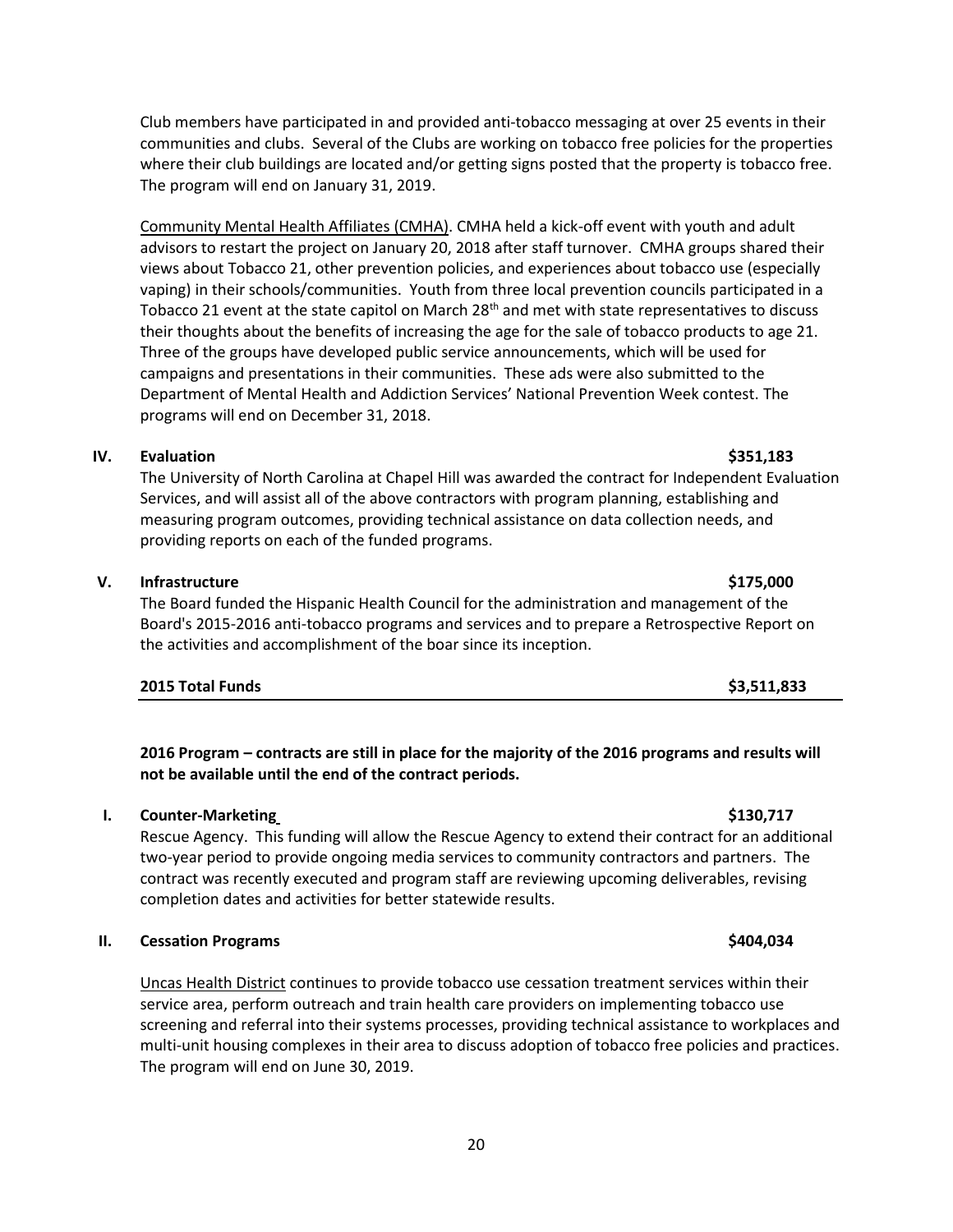The University of Connecticut School of Pharmacy (UConn) is in the process of developing and implementing an evidence-based tobacco use cessation treatment training curriculum for pharmacists and pharmacy technicians that will include a 15-hour Accreditation Council for Pharmacy Education certificate program. The program will end on December 31, 2019.

Department of Correction. The Board funded a fourth year to support DOC's smoking cessation programs for inmates under its jurisdiction as well as clients in the Department's half-way houses. Between 2013 and 2016, a total of 13,583 tobacco dependence assistance request forms have been submitted; 445 individuals participated in evidence-based cessation treatment programs such as Working Inside for Smoking Elimination" (WISE), Project Ex for Youth, and Medical NRT; 1,639 individuals participated in the psycho-educational cessation, 5,544 pieces of tobacco related information were distributed; and 698 inmates were impacted by the Re-entry/Discharge and Continuity of Care programs.

#### **III. Prevention Programs \$475,334**

EdAdvance. This award provides funding for EdAdvance to expand their current efforts and activities into an additional six towns in Northwest Connecticut: Bethel, Brookfield, Danbury, New Fairfield, New Milford, and Newtown. These six towns will be doing activities similar to the current contract in place for the Northwest Initiative. This program will end on December 31, 2019.

Rescue Social Change Group, LLC (RSCG). This funding will allow RSCG to continue to host events that incorporate role models and spokespersons with alternative teens in Connecticut at various venues and concerts. Alternative teens will be recruited and trained to support the Blacklist antiindustry and cessation support messaging and will be onsite for additional events and promotions. These teens will also share information through social media that will include Facebook, Twitter and Instagram. The program will end on December 31, 2019.

# **IV. Evaluation \$118,834**

University of North Carolina at Chapel Hill will continue to provide qualitative and quantitative independent evaluation of the trust-funded programs.

### **V. Infrastructure \$59,416**

Development of the Board's Retrospective Report and updates to the Board on the current trust funded programs.

| 2016 Total Funds | \$1,188,335 |
|------------------|-------------|
|                  |             |

**2003-2016 Total Funds \$29,242,469**